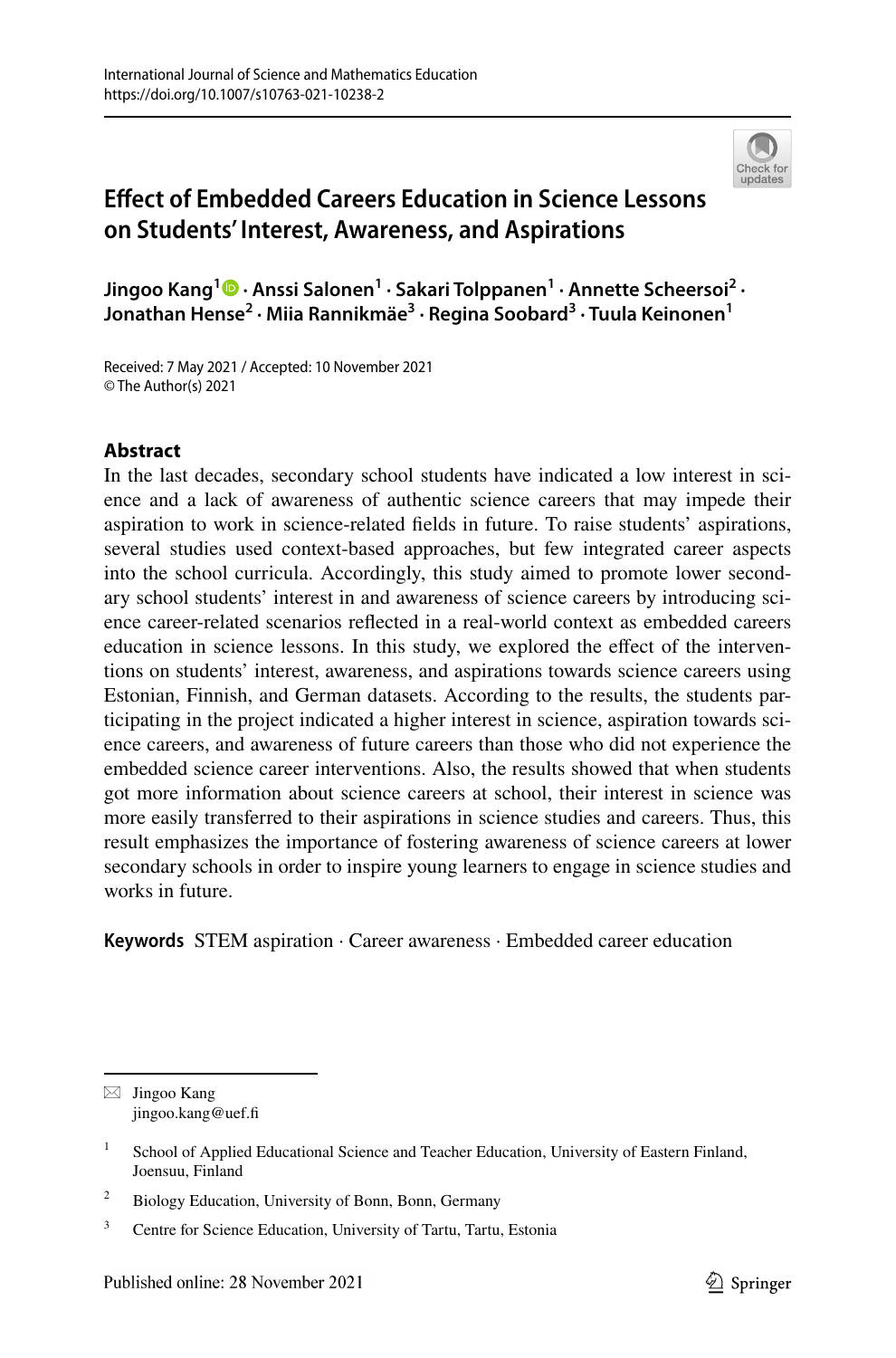### **Introduction**

Inspiring young learners to engage in science is a long-standing goal of science education because of a decline in students' interest in science and science-related careers as they get older (DeWitt et al., [2014\)](#page-18-0). The origin of the problem of lack of student interest or motivation, particularly in secondary science education, is seen to lie in pedagogical considerations (Potvin & Hasni, [2014\)](#page-20-0). Accordingly, much research has been conducted to fnd factors fostering interest in science at school and found that one of the prominent promoters of science interest is making science lessons more relevant to students' real-life and society (Kang & Keinonen, [2018](#page-19-0); Potvin & Hasni, [2014](#page-20-0); Stuckey et al., [2013\)](#page-20-1). Thus, linking science contents with society has become a global trend in science education practice and research by using the approaches such as context-based learning (CBL), socio-scientifc issues (SSI), or science, technology, society, and environment (STSE) emphasizing the teaching of scientifc developments in learners' social, cultural, political, and economic contexts (Kang et al., [2019](#page-19-1); Pilot & Bulte, [2006](#page-20-2)). Interestingly, a recent PISA (Programme for International Student Assessment) study reported that 15-year-old students, especially from western countries like Australia, Canada, or the UK, indicated higher intrinsic motivation to learn science in 2015 compared to 2006 (Organisation for Economic Co-operation and Development [OECD], [2016](#page-19-2)). Thus, those efforts of researchers, policymakers, and educators to make science lessons more relevant may contribute to this positive trend of science interest in those countries.

On the other hand, however, students still lack awareness and aspiration to science careers (Archer et al., [2020\)](#page-18-1). Several studies indicate that students' intention to work in science-related felds at the age of 14 or 16 was the key predictor of their actual choice to work in science (Schoon, [2001](#page-20-3); Tai et al., [2006](#page-20-4)). However, many students lack awareness about authentic science-related careers and work (Maltese  $\&$  Tai, [2011](#page-19-3)) and have misconceptions about science professions (Archer et al., [2013;](#page-18-2) Masnick et al., [2010](#page-19-4)). Especially lower secondary school students are often not made aware of career options, and few indicate knowing professionals actively working in science, technology, engineering, and mathematics (STEM) fields (Maltese  $\&$  Tai, [2011\)](#page-19-3). This may lead them away from science careers in future because awareness of such careers increases one's intention to work in the feld (Blotnicky et al., [2018;](#page-18-3) Porfeli & Lee, [2012;](#page-20-5) Salonen et al., [2018\)](#page-20-6). Therefore, embedded models of career education through science lessons at school that are respectful of and helpful to students are recommended (Archer et al., [2013](#page-18-2); Reiss & Mujtaba, [2017](#page-20-7)).

Accordingly, this study investigated the effect of the interventions using embedded careers education in science lessons at lower secondary school on students' interest in science, and awareness of and aspiration towards science careers. In addition, this study explored the relationships between interest, awareness, and aspirations based on the previous literature reviewed. Specifcally, it examined whether students' awareness of science careers bolstered the positive relationship between science interest and aspiration demonstrating the important role of career awareness in the career development process during adolescence.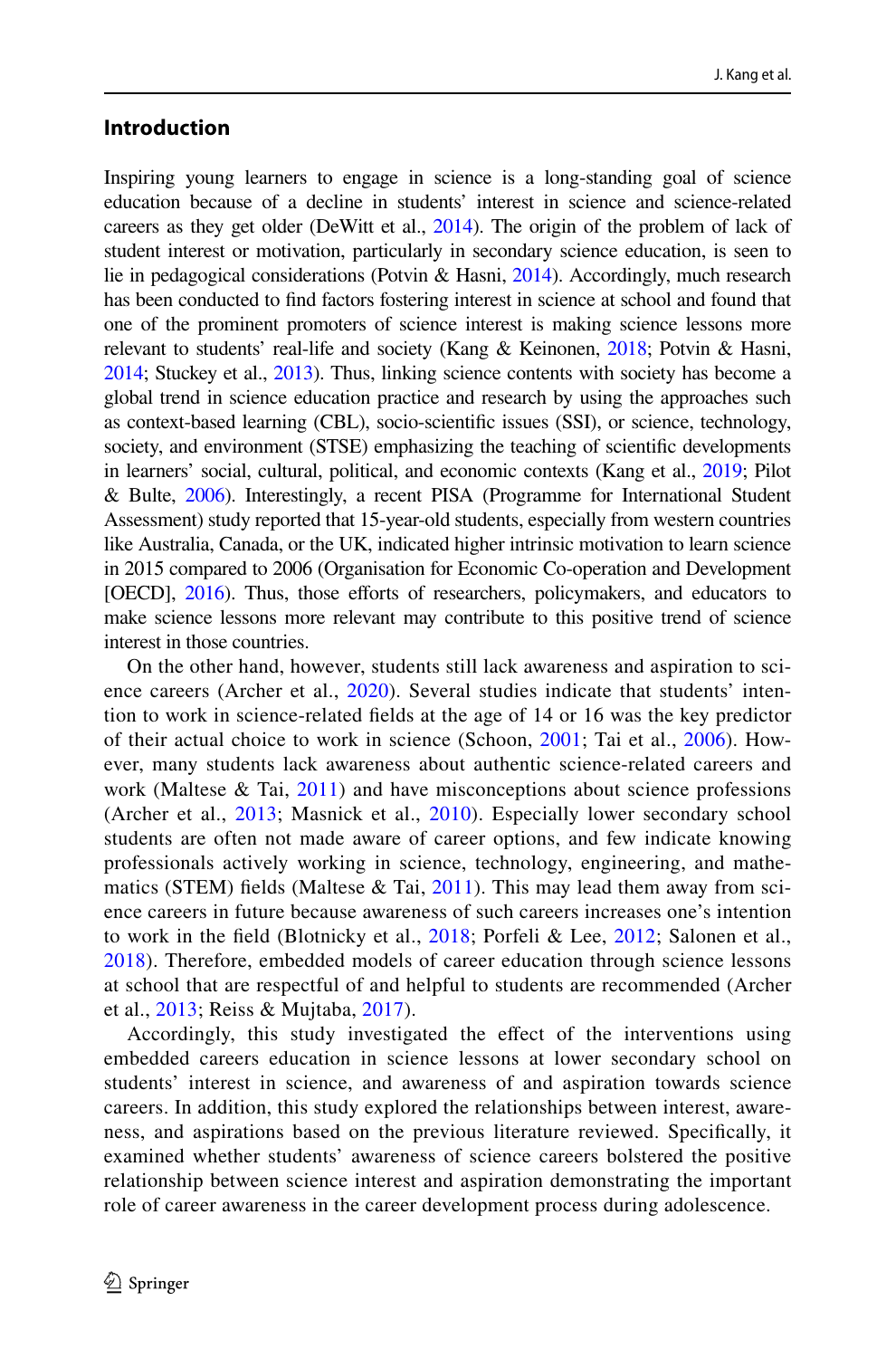#### **Students' Interest and Aspirations Towards Science**

Several social psychology and cognitive theories relate individuals' occupational choices to intrinsic factors. According to Eccles' expectancy-value theory (EEVT), for instance, one's intrinsic value on learning certain topics afects one's career choice in future (Eccles et al., [1983\)](#page-19-5). Intrinsic value in EEVT is often used as a similar concept of interest or intrinsic motivation suggested by Hidi and Renninger [\(2006](#page-19-6)) or Ryan and Deci [\(2009](#page-20-8)). In educational studies, interest is often understood as a relation between a person and an object (Krapp & Prenzel, [2011](#page-19-7)) and, thus, referred to as personal-oriented, comparatively stable disposition towards a specifc area or subject, like science (Hidi & Renninger, [2006](#page-19-6)). Accordingly, studies using EEVT show that students' interest in specifc subjects predicts both intentions and actual decisions to persist at diferent activities, such as taking science courses (Wigfeld et al., [2017](#page-20-9)). Similarly, the social cognitive career theory (SCCT) by Lent and his colleagues [\(1994](#page-19-8)) shows how interest is related to a career goal and action. The core components of the SCCT model are interest, self-concept, and career goals that are intricately linked with contextual factors, and the theory posits that one's career aspiration and actions are strongly tied to interest. In science education, for instance, students' interest in science has been revealed as a keystone to engage more students in a science career (Fouad et al., [2010](#page-20-10); Simon & Osborne, 2010). Accordingly, much research has presented a linear positive relationship between interest in science and aspirations towards science careers (e.g., Kang & Keinonen, [2018;](#page-19-0) Kang et al., [2019](#page-19-1), [2021](#page-19-10); OECD, [2016](#page-19-2)). That is, the probability to pursue science-related careers increases when students are more interested in science, and vice versa. However, students' interest in science and aspirations towards science studies and careers have raised concerns in the past decades. Many studies conducted in western countries show that students lack aspiration towards science-related careers (OECD, [2016;](#page-19-2) Osborne & Dillon, [2008](#page-19-11)) and tend to have negative attitudes towards science (Potvin & Hasni, [2014\)](#page-20-0). There are many complex reasons for the lack of aspiration and negative attitudes among secondary students (Sahin et al., [2018\)](#page-20-11), but broadly speaking, they can be divided into three factors, which are (i) systemic factors, such as curriculum-related issues, (ii) school factors, such as guidance and quality of education, and (iii) internal factors, such as interest (Bennett et al., [2013;](#page-18-4) Kang et al., [2021\)](#page-19-10). In their review article, Reinhold et al.  $(2018)$  $(2018)$  show that most of the underlying research regarding career aspirations examines one of these factors, and many of these studies are based on the SCCT framework, which suggests that internal factors such as interest or self-efficacy are a key component of career choice (Bandura et al., [2001\)](#page-18-5). The SCCT model also underlines that these internal factors are extensively afected by learning experiences, in the case of students, that are related to school curriculum or quality of school education.

Indeed, there is a large body of research that shows the efect of school factors on students' interest and aspirations (Reinhold et al., [2018\)](#page-20-12). Basl [\(2011](#page-18-6)), for instance, explored relationships between 15-year-old students' science-related career interest and school characteristics as well as family background using PISA 2006 data of the Czech Republic, Germany, Finland, and Norway. According to the results, while the impact of family backgrounds such as parents' occupation or educational level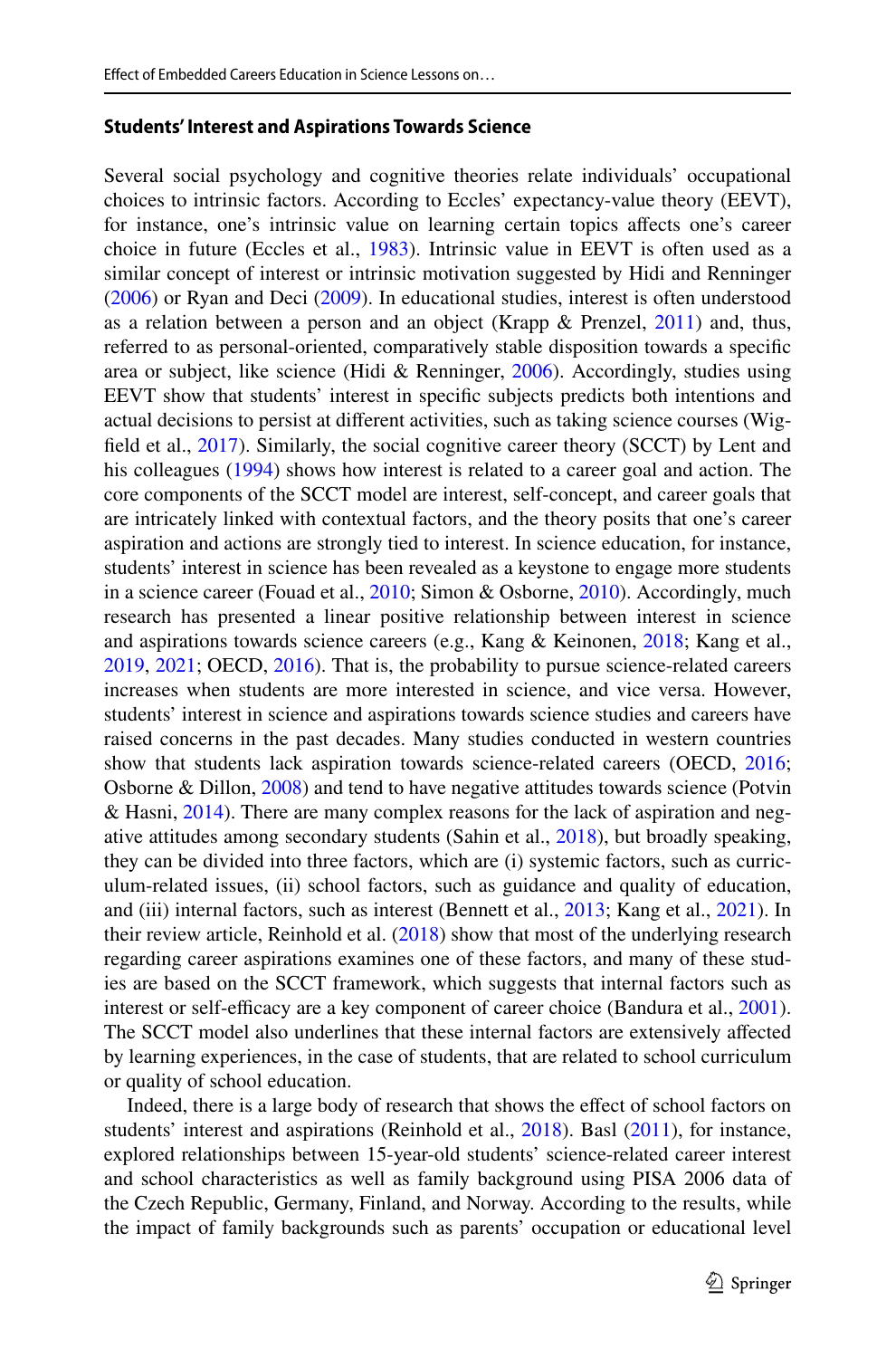was negligible, school factors were found to be a strong predictor of future career aspirations in all of the participating countries. Specifcally, the efect of information about science-related careers offered by school on future career aspirations was signifcantly higher than students' science achievement and gender. Therefore, he concluded that "the interest in future careers is signifcantly infuenced by the degree to which the school prepares students for future education and careers" (Basl, [2011](#page-18-6), p. 156). Similarly, Sasson [\(2021](#page-20-13)) reported that while school factors such as studying science subjects or participation in scientifc research were revealed as strong predictors of students' STEM career choice, family factors indicated no relationships with their STEM aspirations. An extensive review article by Potvin and Hasni ([2014\)](#page-20-0) also points out that in addition to several internal factors, school interventions afect students' attitudes and interests towards science careers. As giving students the opportunity to explore and to be familiar with science-related careers, such interventions may increase their interest in science studies and careers (Bennett et al., [2013;](#page-18-4) Sasson, [2019](#page-20-14)). Accordingly, researchers argued that schoolbased initiatives expanding knowledge of STEM careers should be provided (Archer et al., [2013](#page-18-2); Holmes et al., [2018\)](#page-19-12).

#### **The Important Role of Awareness in Promoting Science Aspirations**

Awareness of science careers is also known to be a precursor of aspirations (Blotnicky et al., [2018\)](#page-18-3). A recent longitudinal study, ASPIRES, led by Archer and her colleagues in the UK pointed out the important role of awareness in increasing science aspirations. According to their study, "low science aspirations are not due to a lack of interest in science" (Archer et al., [2020](#page-18-1), p. 5) but are more related to science capital such as having social contacts with or "knowing someone who works in a science-related job" (Archer et al., [2013](#page-18-2), p.5). In other words, students' interest in science may not directly translate into aspirations to become a scientist unless they have specifc knowledge on science careers or personal contact with scientists. Thus, the study shows that awareness of science careers can moderate the relationship between interest and aspirations. Unfortunately, students often lack awareness of authentic sciencerelated careers and work (Maltese & Tai,  $2011$ ; White & Harrison,  $2012$ ) since there is a shortage of opportunities to explore science careers in authentic environments (Bennett et al.,  $2013$ ; White & Harrison,  $2012$ ) or a lack of social contacts with scientists (Archer et al., [2020\)](#page-18-1).

Porfeli and Lee ([2012\)](#page-20-5) introduced a process model of vocation identity as three stages—career exploration, career commitment, and career reconsideration. Briefy, career exploration refers to students' exploration in the world of work to get a better understanding of potential career options; career commitment refers to students' career choice and their efort to attach themselves to that choice; career reconsideration refers to rethinking their career commitments and comparing other alternatives to specify or change career choices. According to their vocation identity model, students who have enough opportunities to explore careers broadly and deeply during adolescence are more likely to be committed to a career they choose and spend less time fnding other options in future. Therefore, Porfeli and Lee argued that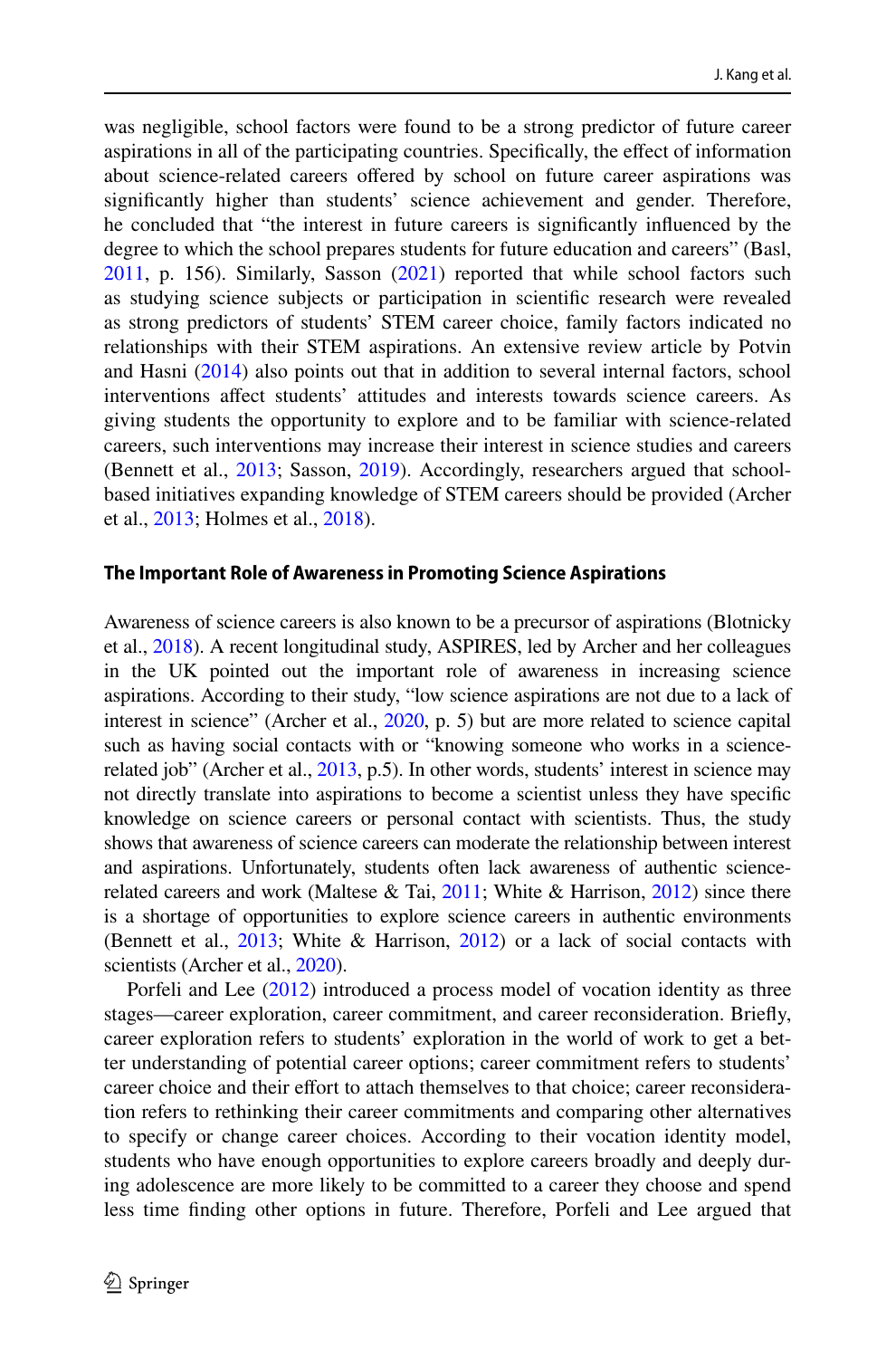"Adolescents who did not explore enough to make a commitment could beneft from interventions that stimulate thinking broadly about themselves and a range of suitable career choices to facilitate in-breadth career exploration and a focus on general work features that align with their strengths and weaknesses" (2012, p. 19). Therefore, in order to increase young students' awareness of science careers, it is recommended to conduct interventions from formal, non-formal, or informal science education that introduce authentic science careers at an early career development stage.

Another reason that decreases students' awareness of science careers is uncertainty as to whose responsibility it is to discuss diferent career opportunities with students. In some countries and schools, this may be viewed as the responsibility of guidance counselors. However, the counselors may not have a science background and may not be aware of the broad spectrum of available science-related careers (Schmidt et al., [2012](#page-20-16)). Therefore, in some countries, more responsibility is given to the subject teachers. For example, the latest Finnish curriculum reform in 2016 emphasizes the need for increasing students' career awareness, not only by study counselors, but in every school subject in collaboration with student counseling (FNAE, [2014](#page-19-13)). However, the problem with teachers having the responsibility of presenting science careers is that they often do not have (1) up-to-date knowledge, (2) frst-hand experiences in science careers, and (3) enough time to ofer guidance (Mansour, [2015](#page-19-14); Watermeyer et al., [2016\)](#page-20-17). Thus, in order to support teachers to integrate their responsibilities in teaching science subjects and career guidance, it is benefcial to promote embedded models of careers education in science lessons that are developed by experts in the felds of science (Archer et al., [2013](#page-18-2); Drymiotou et al., [2021](#page-19-15); Reiss & Mujtaba, [2017](#page-20-7)).

#### **Research Aim and Questions**

Accordingly, in order to increase students' awareness of science careers and to support teachers to introduce science careers during their school lessons, the MultiCO project had been launched in fve European countries for three years (a detailed description of the project is provided in the next section). Using the data from the MultiCO project, this study explored the effects of embedded models of science careers education on students' interest, awareness, and aspirations towards science careers. In addition, as reviewed, while much research focuses on the linear relationship between interest, awareness, and aspirations, to our knowledge, no studies have been examined the moderating role of awareness between interest and aspirations. Accordingly, this study explored whether students' awareness of science careers enhanced the positive relationship between science interest and aspiration. Following the aims of this study, we addressed the research questions as below.

RQ1. Does the embedded career education in science lessons have an impact on students' interest, awareness, and aspirations of science careers? Based on the previous studies indicating that context-based science education has increased students' interest in science, it is hypothesized that the embedded career education as the context-based learning affects students' attitude positively (Pilot  $\&$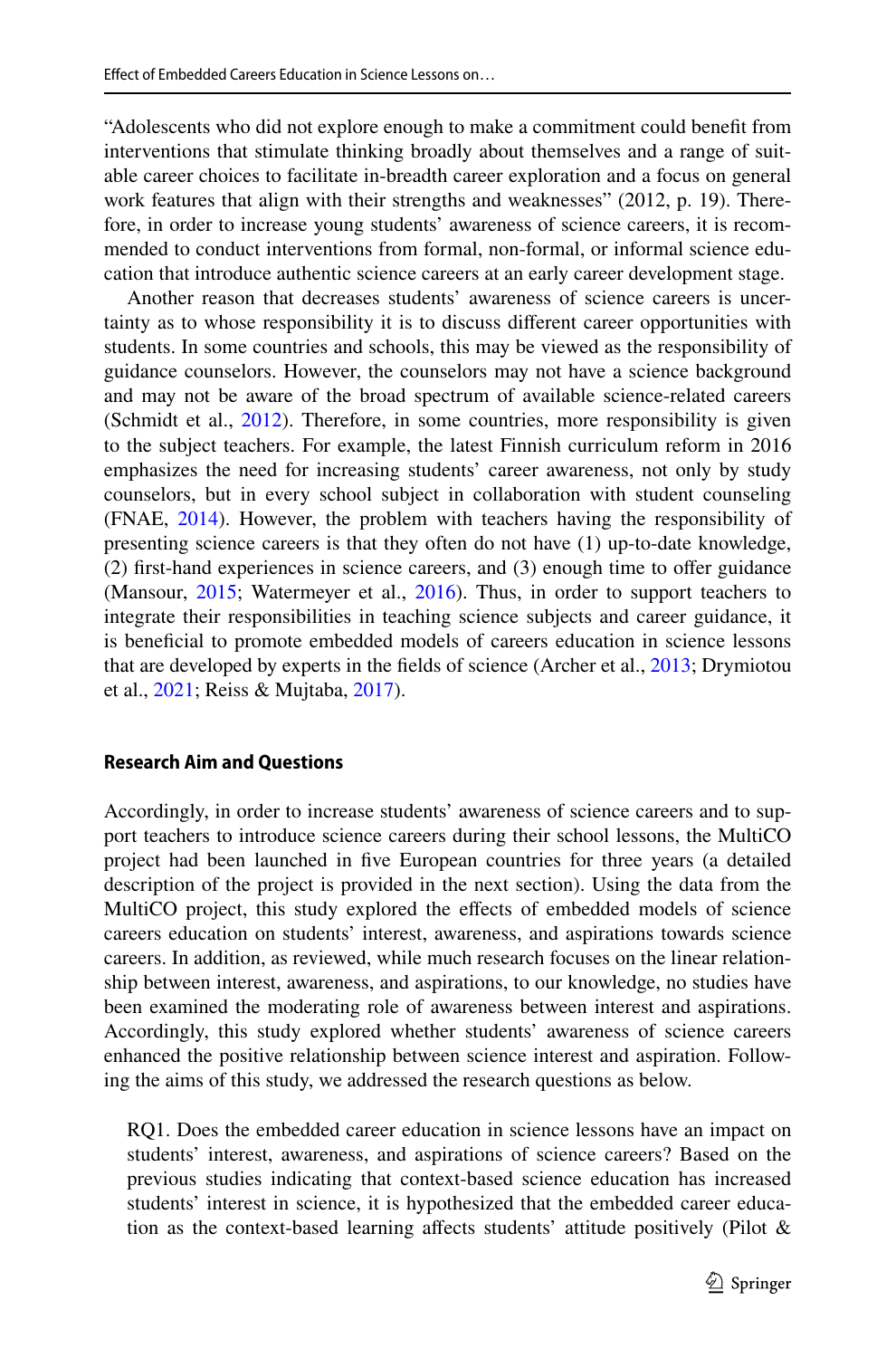Bulte, [2006\)](#page-20-2). Also, as recommended by several studies, it is expected that using embedded career education in science might increase not only their awareness of science careers but also their aspirations towards studying and working in the feld of science (Archer et al., [2013](#page-18-2); Reiss & Mujtaba, [2017](#page-20-7)).

RQ2. Does awareness of science careers moderate the relationship between interest and aspirations? As the previous studies indicated, a linear positive relationship is expected between interest and aspirations (Kang & Keinonen, [2018](#page-19-0); Kang et al., [2019,](#page-19-1) [2021](#page-19-10); OECD, [2016\)](#page-19-2). In addition, although there were no previous studies on whether awareness moderates the relationship between interest and aspirations, it is expected that awareness indicates not only a positive relationship with aspirations but also moderates the efect of interest on aspiration in a positive way. According to Archer et al. [\(2020](#page-18-1)), student's interest in science is not always related to their intention to pursue science-related careers unless they have a contact with science person or aware specific science careers. Therefore, we hypothesized that awareness of science careers will enhance the relationship between interest in science and aspirations towards science careers.

# **Method**

#### **Research Context and Procedure**

In this part, we briefy introduce the MultiCO project and scenario interventions as research contexts of this study. The MultiCO project studied the impact of the introduction of real-life related, career-focused stories, referred to as scenarios, which initiate context- and inquiry-based science studies for secondary school students (ages 13 to 15) in fve European countries, Cyprus, Estonia, Finland, Germany, and the UK. The intended outcome was to foster the students' interest in science, to motivate them to extend science studies, and to orient them towards considerations of undertaking science careers. This has been undertaken through longitudinal studies involving interventions using motivational scenarios. About 25 scenarios were created in multi-stakeholder co-operation and evaluated by students (Kang et al., [2019\)](#page-19-1). They included a socio-scientifc issue to be resolved in a context, an introduction to careers and lead to an inquiry setting and consolidation to further promote curriculum competencies. Since the scenarios were to be integrated with the regular science lessons at school, they were developed based on four science subjects—physics, chemistry, biology, and geography. Science-related careers introduced in the scenarios were an acoustic engineer, dentist, inorganic scientist, botanists, agricultural engineer, veterinary surgeon, transport planner, district manager, and process specialist to name a few. Also, specifc tasks that were related to the careers were given to the students to solve, such as building a solar panel (physics), developing soft drink (biology and chemistry), investigating crime scene (biology and chemistry), and planning city (geography) (Kang et al., [2019;](#page-19-1) Soobard et al., [2020](#page-20-18)).

Students at school were followed for two and a half years with fve interventions. That is, 7th graders aged 13 started to engage in this project until they graduated the lower secondary school as 9th graders at age 15. Per country, three schools took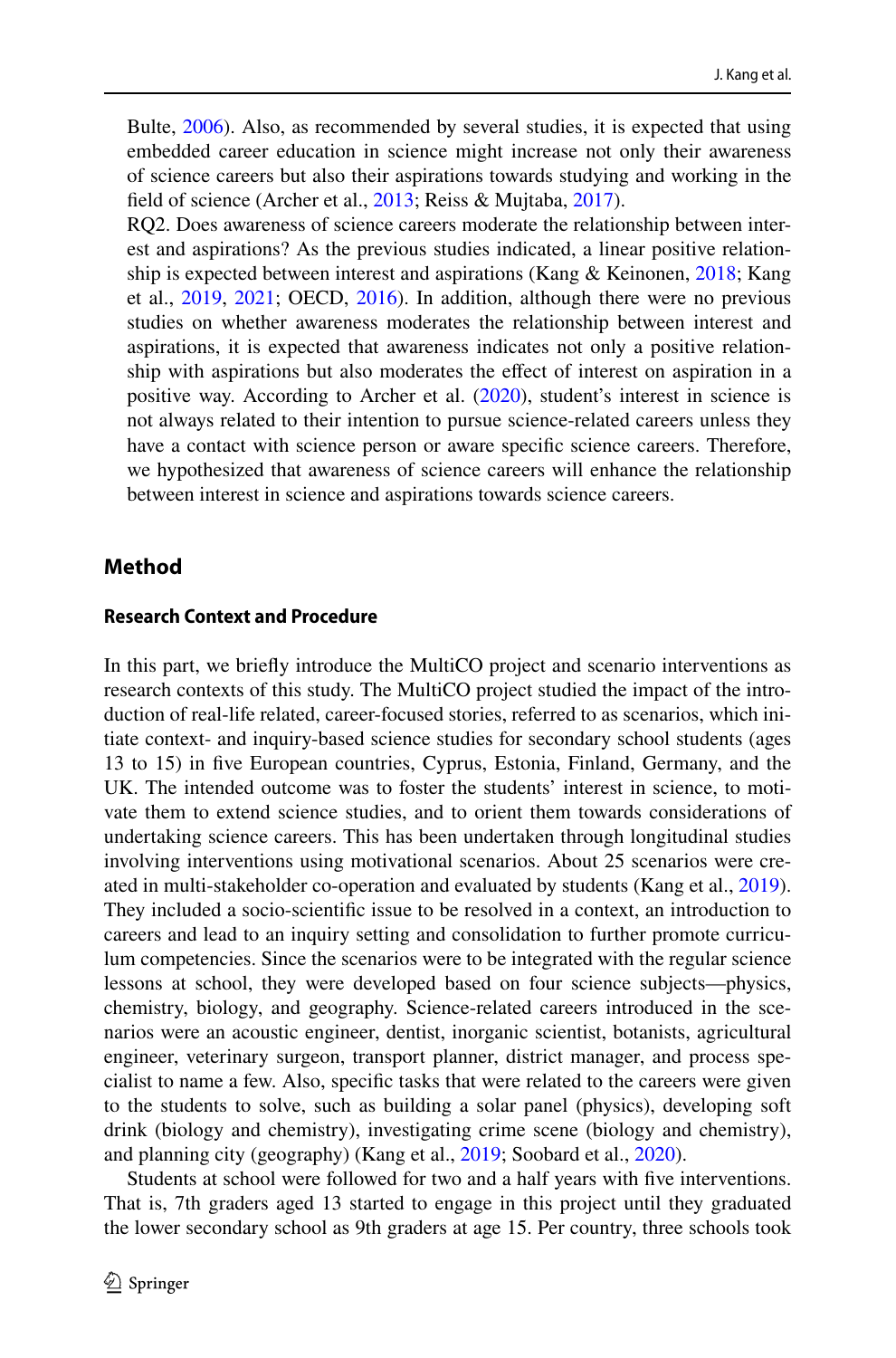part in the project with altogether about 500 students actively involved in the interventions as experimental groups. We also gathered data from control groups at the same schools who were taught by the teachers using the same science curriculum and normal science teaching approaches except the embedded career interventions. Since participating students were not randomly selected and assigned to experimental and control groups, the nature of the study design was quasi-experimental using the intact groups. However, no participating schools had student selection processes such as entrance examination; rather, students were designated to attend the schools near their residence; they were randomly assigned to science classes in the school regardless of their backgrounds; thus, there must be no signifcant diferences between experimental and control groups in terms of initial science aspirations and career awareness.

The scenario interventions introduced diferent local or global scientifc contexts with references to students' everyday lives. Depending on the situations of each country, scenarios that were relevant to their curricula and drew students' attention were selected (Kang et al., [2019\)](#page-19-1). Table [1](#page-7-0) presents a typical example of how the interventions were implemented in the MultiCO project (more scenario examples can be found on the project website, multico-project.eu). The career-related scenarios presented either an authentic or real-world based fctive concern or issue, and the professional(s) tackling these problems. The scenarios introduced one or several science-related careers, for example, through the authentic working life skills they need in their work or the steps in their careers. Scenario-based career discussions continued within or after the scientifc inquiries relevant to school curricula for each country. Typically, the interventions included additional career activities within or in connection to the scenario to promote students' awareness and attractiveness of science-related careers. The interventions also involved introductions and discussions of relevant working life occupational skills, since how students perceive achievement of such skills to be important in science-related careers is more likely to lead to aspirations regarding those careers.

#### **Data and Measurement**

In the MultiCO project, students' science interest development was measured by quantitative and qualitative methods during and after each of the fve interventions. Among them, we used the post-questionnaire including constructs in question such as students' study and career plans after secondary school. Specifcally, we selected 16 items that refect the four constructs measuring interest, aspiration, and career preparation and information as shown in Table [2](#page-8-0). The five items to measure *interest* were taken or adapted from Frenzel et al. (Interest in Mathematics; [2012](#page-19-16)) and Owen et al. (STAQ, Subscale "Science is fun for me"; [2008](#page-19-17)). They refect the three components of the interest construct, having students rate how much they like science (emotion), how relevant science is for them (value), and how much they want to learn about science topics (knowledge) (Hidi & Renninger, [2006\)](#page-19-6). For the other constructs, items were used from PISA 2006 scales: To measure the students' *aspirations* to take up a science-related career, the four items were used. For the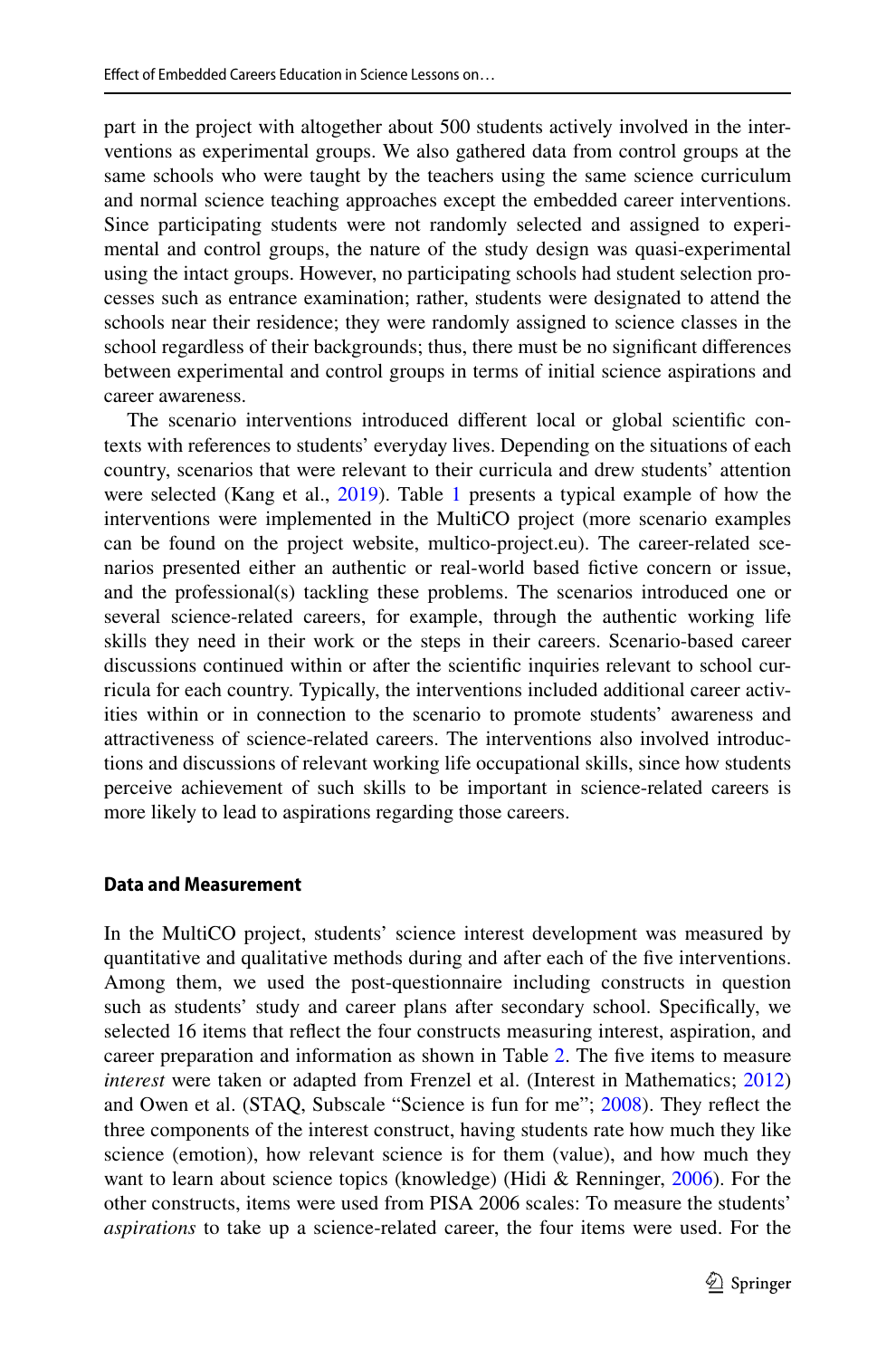<span id="page-7-0"></span>

|  | Table 1 An example of the MultiCO scenario intervention |
|--|---------------------------------------------------------|
|--|---------------------------------------------------------|

| Lesson                         | Lesson content                                                                                                                                                                                                                                                                                                                                                                                                                                                                                                                                                                                                                                                                                                                   |
|--------------------------------|----------------------------------------------------------------------------------------------------------------------------------------------------------------------------------------------------------------------------------------------------------------------------------------------------------------------------------------------------------------------------------------------------------------------------------------------------------------------------------------------------------------------------------------------------------------------------------------------------------------------------------------------------------------------------------------------------------------------------------|
| Lesson 1<br>$(90 \text{ min})$ | Career-related scenario:<br>Video presenting a patient visiting a dentist. The patient asks about a new product: carbon<br>toothpaste. In the video, the dentist sets the <i>concern</i> of the value of the toothpaste and gives<br>the task to students:<br>• Would you suggest the toothpaste including activated carbon to the patient who wants to get<br>whiter teeth and compare it with other kinds of toothpaste?<br><i>Inquiries</i><br>• The students worked in groups of 3–4 persons and tested how activated carbon can be used<br>to absorb colors of tea, water with colorants, and solution of copper sulfate                                                                                                    |
| Lesson 2<br>$(45 \text{ min})$ | <i>Inquiries</i><br>• The students tested the abrasiveness of four kinds of toothpaste by scrubbing the toothpaste<br>on metal sheets and silver spoons and observing the different scratches and marks the tooth-<br>paste left on the oxidized metal objects. Some toothpaste manufacturers report the RDA<br>value of abrasiveness, but it is not mandatory. Students were guided to think about why<br>some of the manufacturers did not report the value                                                                                                                                                                                                                                                                    |
| Lesson 3<br>$(90 \text{ min})$ | <i>Inquiries</i><br>• The students examined the toothpaste package for fluorine and other ingredients such as<br>saccharin concentration and if the toothpaste was recommended by the dentist association<br>or clinically proven<br>• The students tested the carbon toothpaste to examine the taste, texture, and abrasiveness<br>Career activity<br>A career presentation video was shown to the students introducing the career development of<br>the dentist presented in the first lesson, from school science studies to dentists, doctor, and<br>finally to her current work in specializing in plastic surgery. She was asked, e.g., about her<br>own experiences of science studies and what motivates her in her work |
| Lesson 4<br>$(90 \text{ min})$ | <b>Bridged inquiries, task, and career activity</b><br>The students filled a laboratory form of their inquiries and created a consolidation video<br>telling their suggestions for the dentist. The video was sent by email to the dentist. Finally,<br>a video message from the dentist was presented thanking the students for their results and<br>providing them accurate information about teeth whitening with hydrogen peroxide in<br>dental care                                                                                                                                                                                                                                                                         |

students' *career awareness*, two factors were used: on the one hand, the students' perceptions of the usefulness of schooling as *preparation* for science-related careers, and on the other hand, the students' perceptions of being *informed* about science-related careers (see PISA 2006 Technical Report (OECD, [2009\)](#page-19-18) for more information).

For the development of the instrument, all materials were circulated in the project consortium for comments and feedback. An English source version of the interest scale was then distributed to the partner countries as a basis for translation into national versions. The other items that have been selected for the study presented here could be used directly as they had already been translated during the PISA studies into the national languages involved in the project.

One semester after the last intervention of this project, experimental group students (9th grader, average age 15) were asked to fll in the questionnaire. In addition, students of the same age but who had not been involved in the project flled the same questionnaire.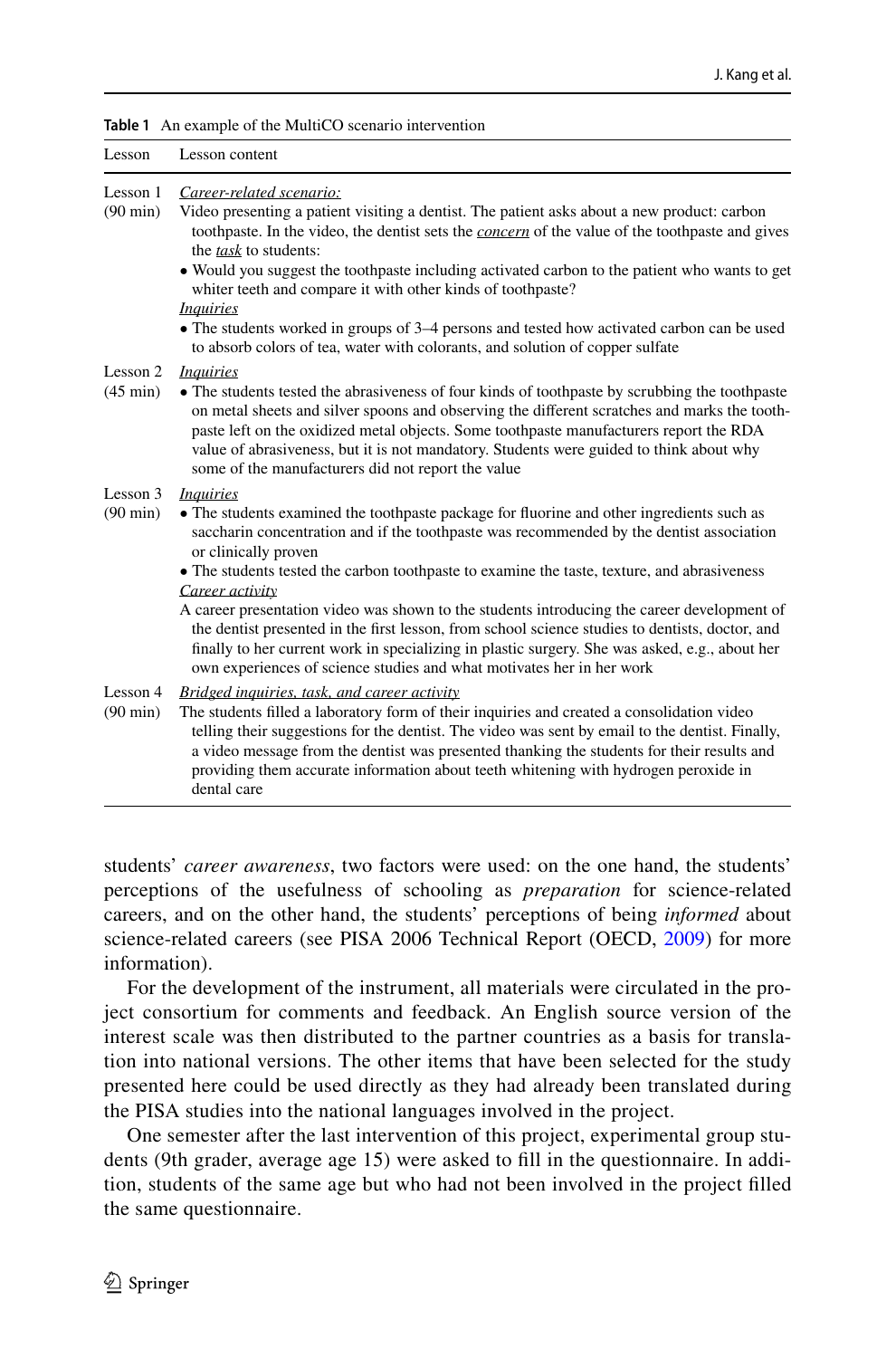| Factor      | Description                                                                                                                 |
|-------------|-----------------------------------------------------------------------------------------------------------------------------|
| Interest    | How strongly do you agree?                                                                                                  |
|             | Doing science is one of my favorite activities                                                                              |
|             | I would like to find out much more about some of the things we deal with in our science<br>class                            |
|             | I really like science                                                                                                       |
|             | I enjoy science courses                                                                                                     |
|             | Science is very relevant to me                                                                                              |
|             | 4-point Likert scale: "strongly agree" - "strongly disagree"                                                                |
| Aspiration  | How much do you agree with the statements below?                                                                            |
|             | I would like to work in a career involving natural science                                                                  |
|             | I would like to study natural science after secondary school                                                                |
|             | I would like to spend my life doing advanced natural science                                                                |
|             | I would like to work on natural science projects as an adult                                                                |
|             | 4-point Likert scale: "strongly agree" – "strongly disagree"                                                                |
| Awareness   |                                                                                                                             |
| Preparation | How much do you agree with the statements below?                                                                            |
|             | The subjects available at my school provide students with the basic skills and knowledge<br>for a science-related career    |
|             | The school science subjects at my school provide students with the basic skills and<br>knowledge for many different careers |
|             | The subjects I study provide me with the basic skills and knowledge for a science-related<br>career                         |
|             | My teachers equip me with the basic skills and knowledge I need for a science-related<br>career                             |
|             | 4-point Likert scale: "strongly agree" – "strongly disagree"                                                                |
| Information | How informed are you?                                                                                                       |
|             | Science-related careers that are available in the job market                                                                |
|             | Where to find information about science-related careers                                                                     |
|             | The steps students need to take if they want a science-related career                                                       |
|             | 4-point Likert scale: "Very well informed " - "Not well informed "                                                          |

<span id="page-8-0"></span>**Table 2** Items and constructs/factors (selected from the MultiCO post-questionnaire)

Since the aim of this study was not a comparison between countries, we checked whether all the datasets of the fve countries could be used together as one cohort. However, a preliminary EFA result indicated that the data of Cyprus and the UK concerning the four constructs focused on in this study had to be excluded due to the validity issue (see [Appendix](#page-17-0)). Thus, only Finnish, German, and Estonian datasets were used in the study presented here.

The questionnaire was completed by 747 students from the three countries. Of these students, 350 had taken part in the MultiCO project (=intervention group) and 397 belonged to the non-intervention group (see Table [3](#page-9-0) for a detailed description and gender distribution).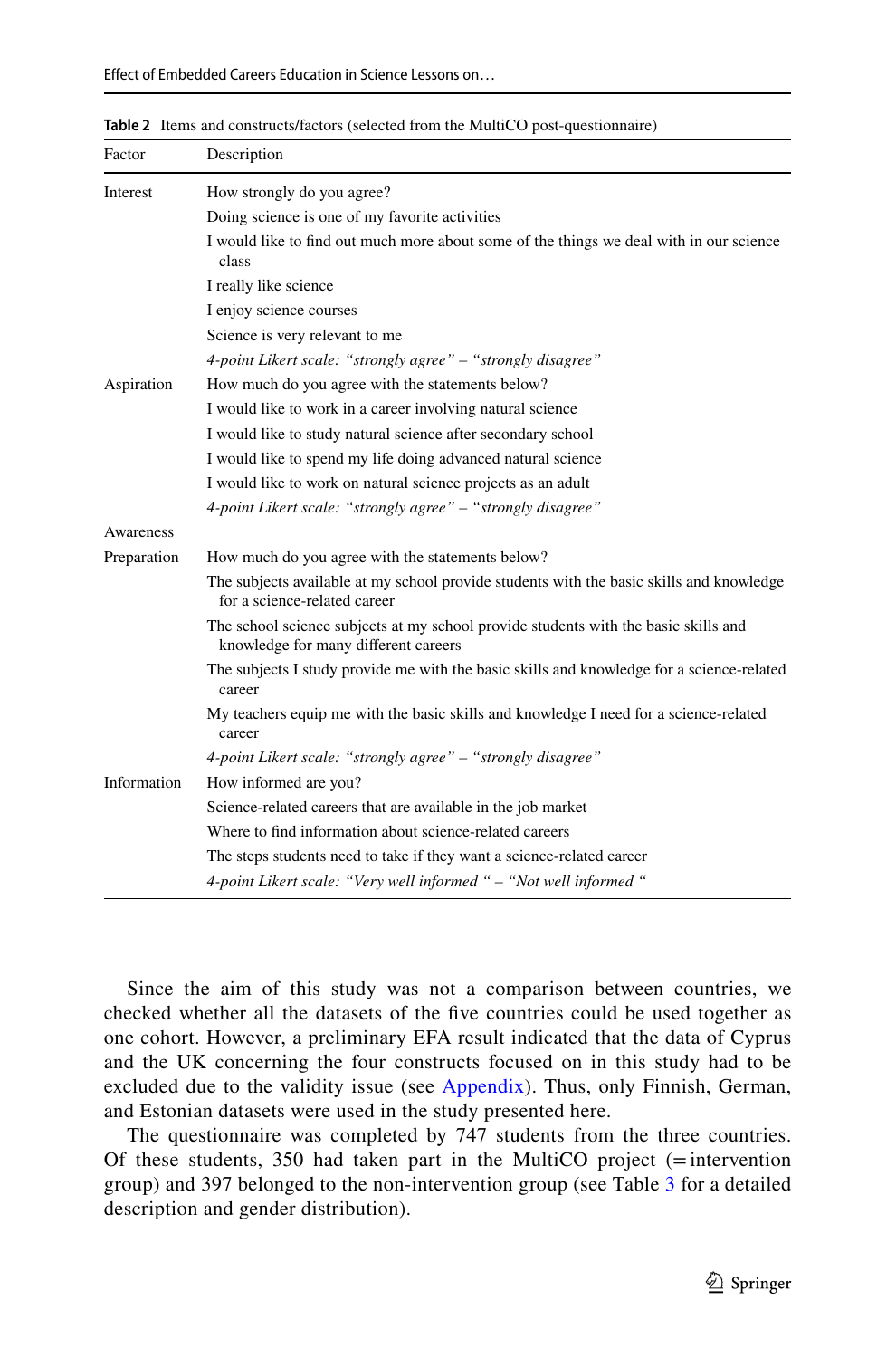<span id="page-9-0"></span>

| <b>Table 3</b> Sample description |         | Total                         | Inter-<br>vention<br>group | Non-inter-<br>vention<br>group | Age (mean) |
|-----------------------------------|---------|-------------------------------|----------------------------|--------------------------------|------------|
|                                   | Finland | 375 (female, 49%) 116         |                            | 259                            | 15         |
|                                   | Estonia | 116 (female, 44%) 93          |                            | 23                             | 16         |
|                                   |         | Germany 256 (female, 60%) 141 |                            | 115                            | 15         |

### **Analysis**

As mentioned, since this comparison study aimed to compare not between diferent countries but between intervention and control groups of the MultiCO project, we frst tested whether all participating countries' data indicated similar structures for the core constructs in order to merge the datasets together as one cohort. In order to test the construct validity of the measurement model, exploratory factor analysis (EFA) and confrmatory factor analysis (CFA) per sample were estimated, frst. The results of EFA and CFA were compared between countries to prove information on whether the measurement instrument was perceived similarly by students from diferent countries. Then, Cronbach's alpha and composite reliability (C.R.) coefficients were checked whether they were above 0.70 to achieve internal consistency of each factor. In addition, as Fornell and Larcker (1981) recommended, convergent and discriminant validity of the measures were examined. According to Fornell and Larcker (1981), in order to ensure convergent validity, the average variance extracted (AVE) value should be higher than 0.50. Also, to confrm discriminant validity, a squared root value of AVE for each latent construct should be higher than each latent constructs' highest correlation.

After confrming the reliability and validity of the core constructs, we merged the datasets from diferent countries and conducted a measurement invariance (MI) test before a latent mean comparison between the intervention and non-intervention groups. MI ensures that constructs are measured similarly across groups and that the latent means of the constructs are comparable (Moreira et al., [2018](#page-19-19)). The MI test was conducted sequentially by comparing nested models. First, confgural invariance was estimated to confrm that the variables measured the same constructs across groups. This MI model was estimated without any parameter constraints. Second, a metric invariance test was conducted by constraining all factor loadings across groups and comparing model ft between the confgural and metric invariance models. If there are no signifcant diferences, the measures are considered to be on the same scale. In the last step, scalar invariance was measured by constraining all factor loadings and item intercepts across groups. Then, the model fit of scalar invariance was compared to the ft of metric invariance. If no signifcant diferences are found across groups, latent factor means are allowed to be compared across groups. Therefore, it was necessary to achieve scalar invariance to conduct a latent mean analysis (LMA) between the intervention and the non-intervention groups.

The scalar invariance model was used in which the latent mean of the intervention group was set equal to zero and the latent mean of the non-intervention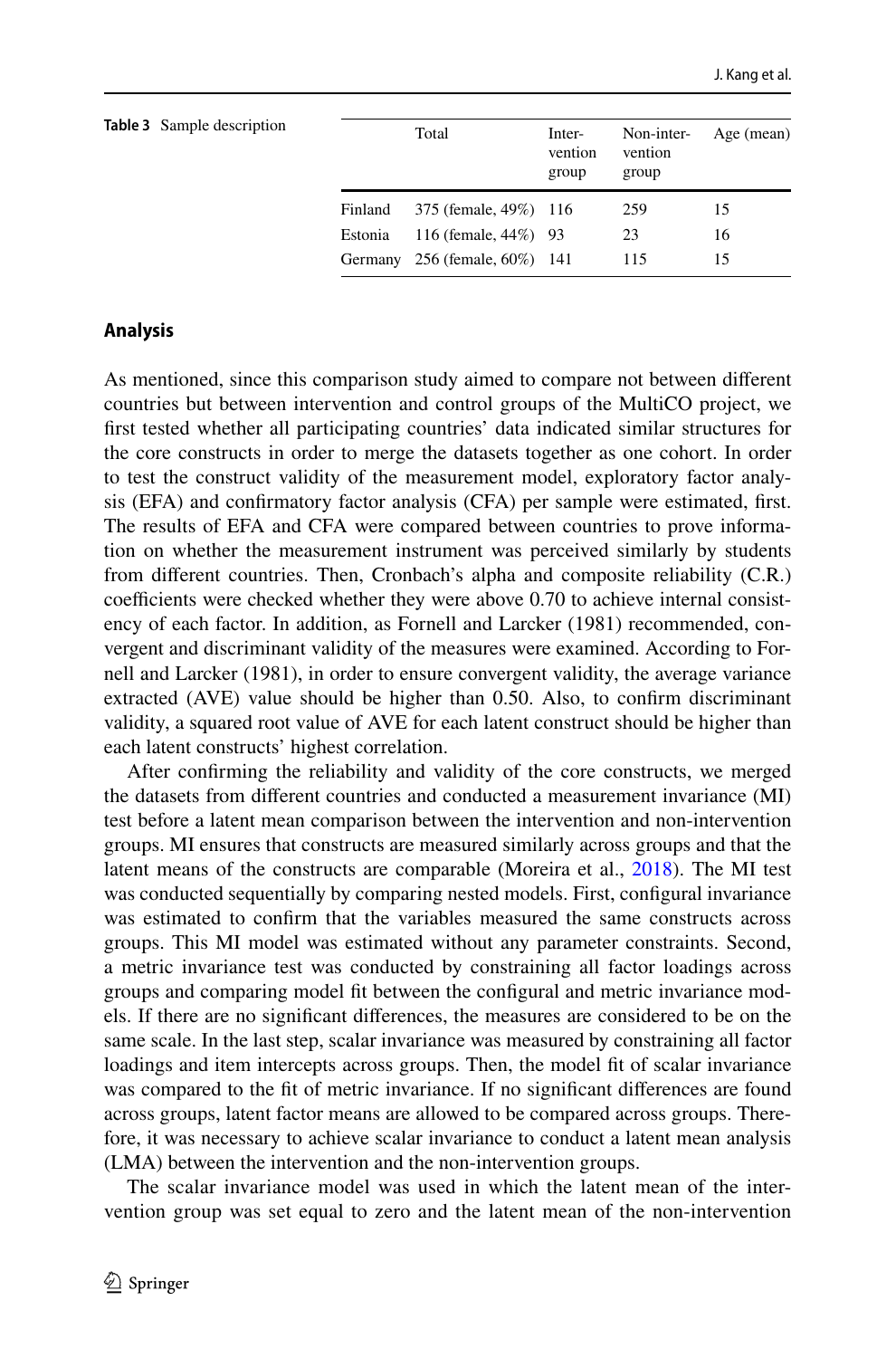group was freely estimated in order to measure the latent factor mean diference between the intervention and non-intervention groups (Brown, [2015](#page-18-7)). Finally, in order to investigate whether the relationship between attitude and aspiration was enhanced by awareness, latent moderated structural equation modeling (LMS) was used (Klein & Moosbrugger, [2000](#page-19-20)). Compared to manifest analyses, LMS indicates some advantages in analyzing moderation efects such as controlling for measurement errors and accounting for the non-normality of the variables by providing robust standard errors. As shown in Table [10,](#page-13-0) latent regression models were estimated frst, and then latent interaction terms were entered into the latent regression models to measure the moderation efect of the two awareness factors, preparation and information. However, in this statistical model, we did not put the two interaction terms together in the same statistical model since the efects of preparation and interaction might not be separable as both of them represented awareness of science careers and thus may indicate an interaction efect between the two moderators. Therefore, we tested separate main efects of the two moderators for concentrating solely on the moderation efects rather than the interaction of the two moderators.

Mplus 7.4 was used with the maximum likelihood with robust standard errors and a chi-squared estimator (MLR) which is robust to non-normality, and missing data were estimated using full information maximum likelihood estimation (FIML) (Muthén & Muthén, [2012\)](#page-19-21). In measuring the goodness of model ft, traditional cutof values were applied: RMSEA (the root mean square error of approximation) below 0.05 or 0.08, SRMR (standardized root mean square residual) below 0.08; CFI (comparative ft index) and TLI (Tucker Lewis index) above 0.90 or 0.95 (Wang & Wang, [2012\)](#page-20-19). However, Mplus does not provide ft indices for the LMS yet.

### **Result**

### **Validity and Reliability of the Three Constructs Between Countries**

According to the EFA result, 16 variables formed four factors loaded greater than 0.6 as expected for all three countries as shown in Table [4](#page-11-0). Similarly, the CFA results with four latent constructs showed a good model ft and indicated that the values of factor loading were 0.61 to 0.93 exceeding the criterion of 0.50 (Hair et al., 2006), which proves good construct validity of this measurement (see Table [5](#page-11-1)). Regarding the convergent and discriminant validity, the AVE values were higher than 0.50, and each squared root value was higher than the highest correlation of each correlation value between latent variables, as shown in Table [6.](#page-12-0) Regarding the reliability, the C.R. and Cronbach alpha values were all higher than 0.70. Therefore, this measurement demonstrated satisfactory reliability and validity. Since the measurement indicated acceptable validity, reliability, and the same structures for all three countries, we combined data for further analyses.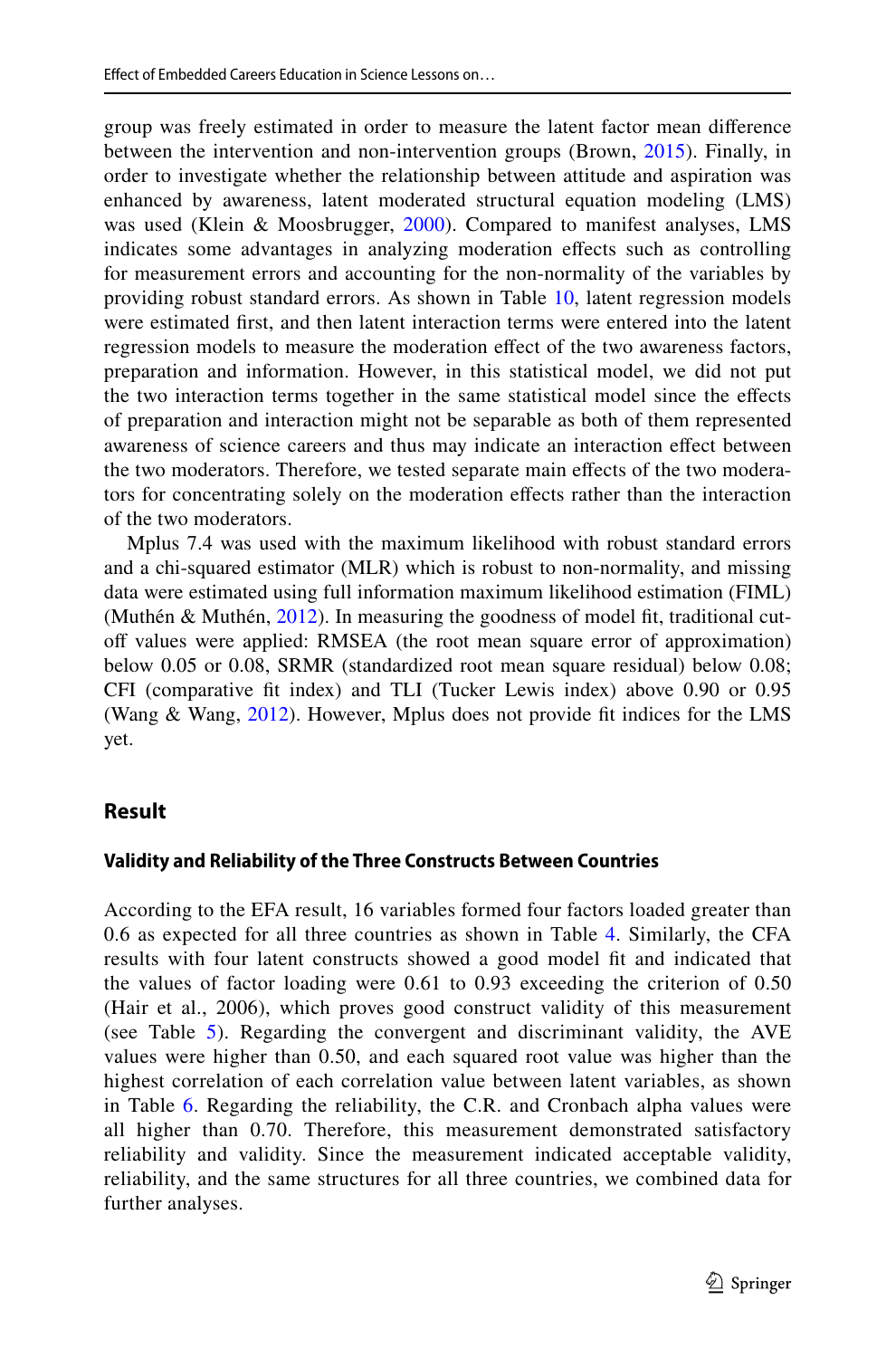|               | Germany |                |       |                | Finland |                |       | Estonia        |       |                |       |                |
|---------------|---------|----------------|-------|----------------|---------|----------------|-------|----------------|-------|----------------|-------|----------------|
|               | 1       | $\overline{2}$ | 3     | $\overline{4}$ | 1       | $\overline{2}$ | 3     | $\overline{4}$ | 1     | $\overline{2}$ | 3     | $\overline{4}$ |
| Interest 1    | 0.720   |                |       |                | 0.788   |                |       |                | 0.709 |                |       |                |
| Interest 2    | 0.755   |                |       |                | 0.745   |                |       |                | 0.720 |                |       |                |
| Interest 3    | 0.801   |                |       |                | 0.844   |                |       |                | 0.785 |                |       |                |
| Interest 4    | 0.832   |                |       |                | 0.739   |                |       |                | 0.780 |                |       |                |
| Interest 5    | 0.709   |                |       |                | 0.755   |                |       |                | 0.799 |                |       |                |
| Aspiration 1  |         | 0.813          |       |                |         | 0.756          |       |                |       | 0.820          |       |                |
| Aspiration 2  |         | 0.823          |       |                |         | 0.765          |       |                |       | 0.828          |       |                |
| Aspiration 3  |         | 0.877          |       |                |         | 0.833          |       |                |       | 0.760          |       |                |
| Aspiration 4  |         | 0.821          |       |                |         | 0.807          |       |                |       | 0.800          |       |                |
| Preparation 1 |         |                | 0.795 |                |         |                | 0.860 |                |       |                | 0.671 |                |
| Preparation 2 |         |                | 0.779 |                |         |                | 0.864 |                |       |                | 0.621 |                |
| Preparation 3 |         |                | 0.854 |                |         |                | 0.884 |                |       |                | 0.757 |                |
| Preparation 4 |         |                | 0.755 |                |         |                | 0.862 |                |       |                | 0.751 |                |
| Information 1 |         |                |       | 0.822          |         |                |       | 0.721          |       |                |       | 0.830          |
| Information 2 |         |                |       | 0.813          |         |                |       | 0.843          |       |                |       | 0.778          |
| Information 3 |         |                |       | 0.806          |         |                |       | 0.818          |       |                |       | 0.808          |

<span id="page-11-0"></span>**Table 4** Results of EFA for each country

<span id="page-11-1"></span>**Table 5** Results of CFA for each country

|               | Germany |                |       |                | Finland |                |       | Estonia        |       |                |       |                |
|---------------|---------|----------------|-------|----------------|---------|----------------|-------|----------------|-------|----------------|-------|----------------|
|               | 1       | $\overline{2}$ | 3     | $\overline{4}$ | 1       | $\overline{2}$ | 3     | $\overline{4}$ | 1     | $\overline{2}$ | 3     | $\overline{4}$ |
| Interest 1    | 0.836   |                |       |                | 0.823   |                |       |                | 0.819 |                |       |                |
| Interest 2    | 0.670   |                |       |                | 0.736   |                |       |                | 0.822 |                |       |                |
| Interest 3    | 0.917   |                |       |                | 0.893   |                |       |                | 0.866 |                |       |                |
| Interest 4    | 0.829   |                |       |                | 0.742   |                |       |                | 0.806 |                |       |                |
| Interest 5    | 0.800   |                |       |                | 0.777   |                |       |                | 0.741 |                |       |                |
| Aspiration 1  |         | 0.898          |       |                |         | 0.804          |       |                |       | 0.925          |       |                |
| Aspiration 2  |         | 0.911          |       |                |         | 0.880          |       |                |       | 0.925          |       |                |
| Aspiration 3  |         | 0.881          |       |                |         | 0.788          |       |                |       | 0.853          |       |                |
| Aspiration 4  |         | 0.808          |       |                |         | 0.819          |       |                |       | 0.905          |       |                |
| Preparation 1 |         |                | 0.756 |                |         |                | 0.811 |                |       |                | 0.732 |                |
| Preparation 2 |         |                | 0.791 |                |         |                | 0.856 |                |       |                | 0.625 |                |
| Preparation 3 |         |                | 0.846 |                |         |                | 0.869 |                |       |                | 0.609 |                |
| Preparation 4 |         |                | 0.668 |                |         |                | 0.822 |                |       |                | 0.708 |                |
| Information 1 |         |                |       | 0.812          |         |                |       | 0.694          |       |                |       | 0.745          |
| Information 2 |         |                |       | 0.683          |         |                |       | 0.805          |       |                |       | 0.854          |
| Information 3 |         |                |       | 0.742          |         |                |       | 0.719          |       |                |       | 0.723          |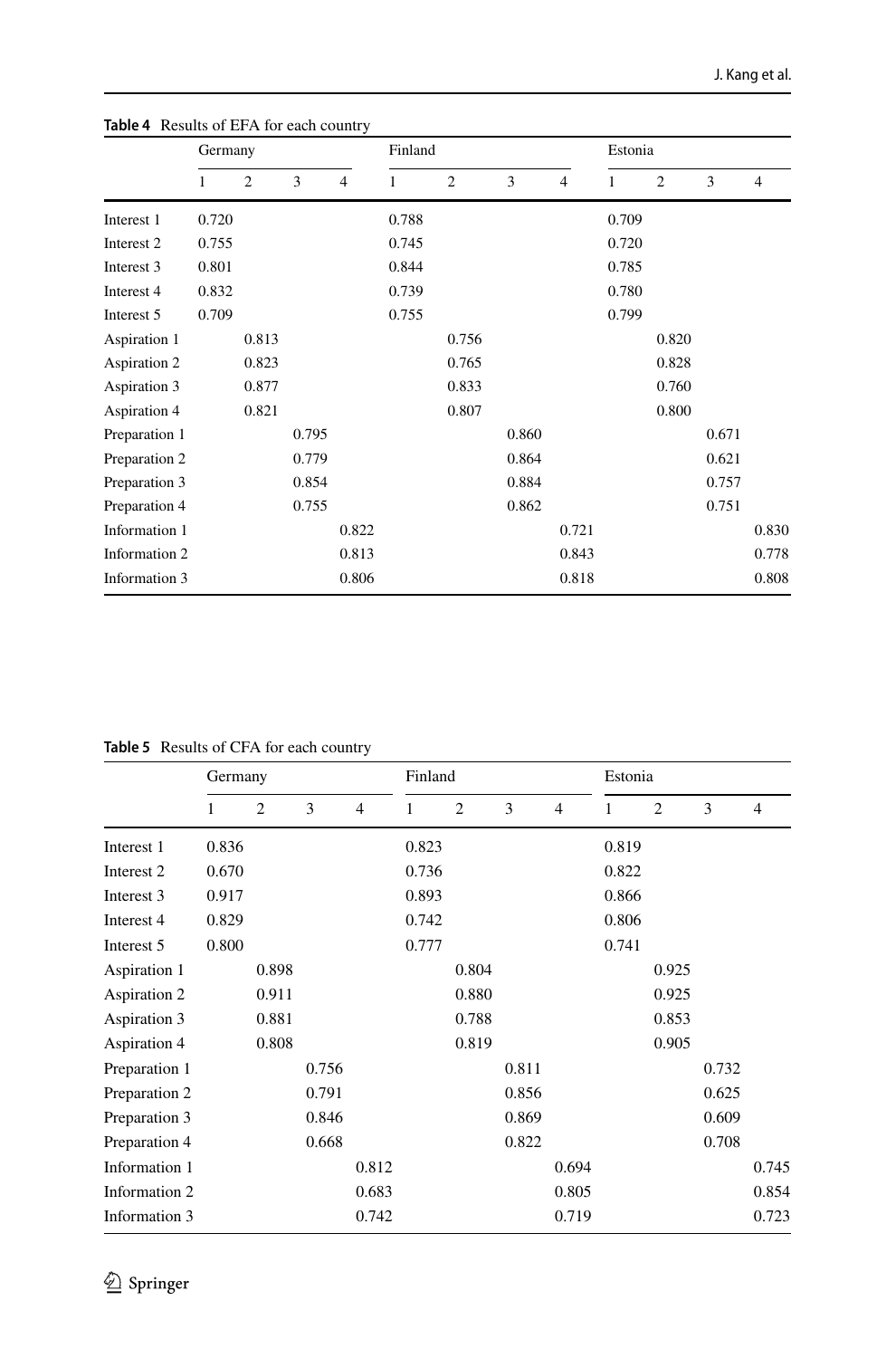|             | Cronbach's alpha CR AVE Interest Aspiration Preparation Information |      |      |      |      |      |      |
|-------------|---------------------------------------------------------------------|------|------|------|------|------|------|
| Interest    | 0.91                                                                | 0.90 | 0.65 | 0.81 |      |      |      |
| Aspiration  | 0.70                                                                | 0.92 | 0.73 | 0.76 | 0.86 |      |      |
| Preparation | 0.80                                                                | 0.88 | 0.64 | 0.30 | 0.23 | 0.80 |      |
| Information | 0.79                                                                | 0.78 | 0.54 | 0.45 | 0.47 | 0.36 | 0.74 |

<span id="page-12-0"></span>**Table 6** Validity and reliability

#### **Measurement Invariance**

Concerning measurement invariance between the intervention and non-intervention groups, we compared the three measurement models—confgural, matric, and scalar. As shown in Table [7](#page-12-1), the confgural model showed an acceptable ft providing adequate support for confgural invariance of the measurement between the intervention and control groups. Also, concerning the model comparisons between the three models, all the goodness-of-ft values remained the same; that means that the changes of CFI, RMSEA, and SRMR were much smaller than 0.01, 0.015, and 0.015 for CFI, RMSEA, and SRMR, respectively (Cheung & Rensvold, [2002](#page-18-8)). Thus, these results supported the measurement invariance across the two groups.

#### **Mean Comparisons Between the Intervention and Non‑intervention Groups**

After confrming reliability, validity, and MI, we frst checked observed mean values for each country including both intervention and non-intervention groups before comparing the latent mean differences. As shown in Table  $8$ , the observed mean values of interest and preparation were higher than the midpoint 2.5, while the mean values of aspiration and information were lower than the midpoint in most cases. Regarding the latent mean diferences, as expected, the intervention group indicated

| Model  | $\chi^2$ (df)                       | CFI |             |       | RMSEA SRMR $\Delta \chi^2 (\Delta df)$ ACFI ARMSEA ASRMR |  |       |
|--------|-------------------------------------|-----|-------------|-------|----------------------------------------------------------|--|-------|
|        | Configural 360.85 (196) 0.972 0.047 |     |             | 0.038 |                                                          |  |       |
| Matric | 370.39 (208) 0.973 0.046            |     |             | 0.040 | $7.03(12)$ $0.001$ $0.001$                               |  | 0.002 |
| Scalar | 424.71 (220)                        |     | 0.965 0.050 | 0.043 | $59.35(12)^*$ 0.008 0.004                                |  | 0.003 |
|        |                                     |     |             |       |                                                          |  |       |

<span id="page-12-1"></span>**Table 7** Measurement invariance across groups (intervention and control)

\**p*<0.05

| Factor      | Observed mean (SD) | Germany    | Finland    | Estonia    |
|-------------|--------------------|------------|------------|------------|
| Interest    | 2.52(0.77)         | 2.67(0.82) | 2.38(0.71) | 2.64(0.79) |
| Aspiration  | 2.10(0.89)         | 2.24(0.96) | 1.97(0.80) | 2.19(0.96) |
| Preparation | 2.84(0.66)         | 2.63(0.68) | 2.92(0.65) | 3.04(0.55) |
| Information | 2.29(0.73)         | 2.25(0.76) | 2.30(0.68) | 2.34(0.81) |
|             |                    |            |            |            |

<span id="page-12-2"></span>**Table 8** Descriptive (scale range between 1 and 4)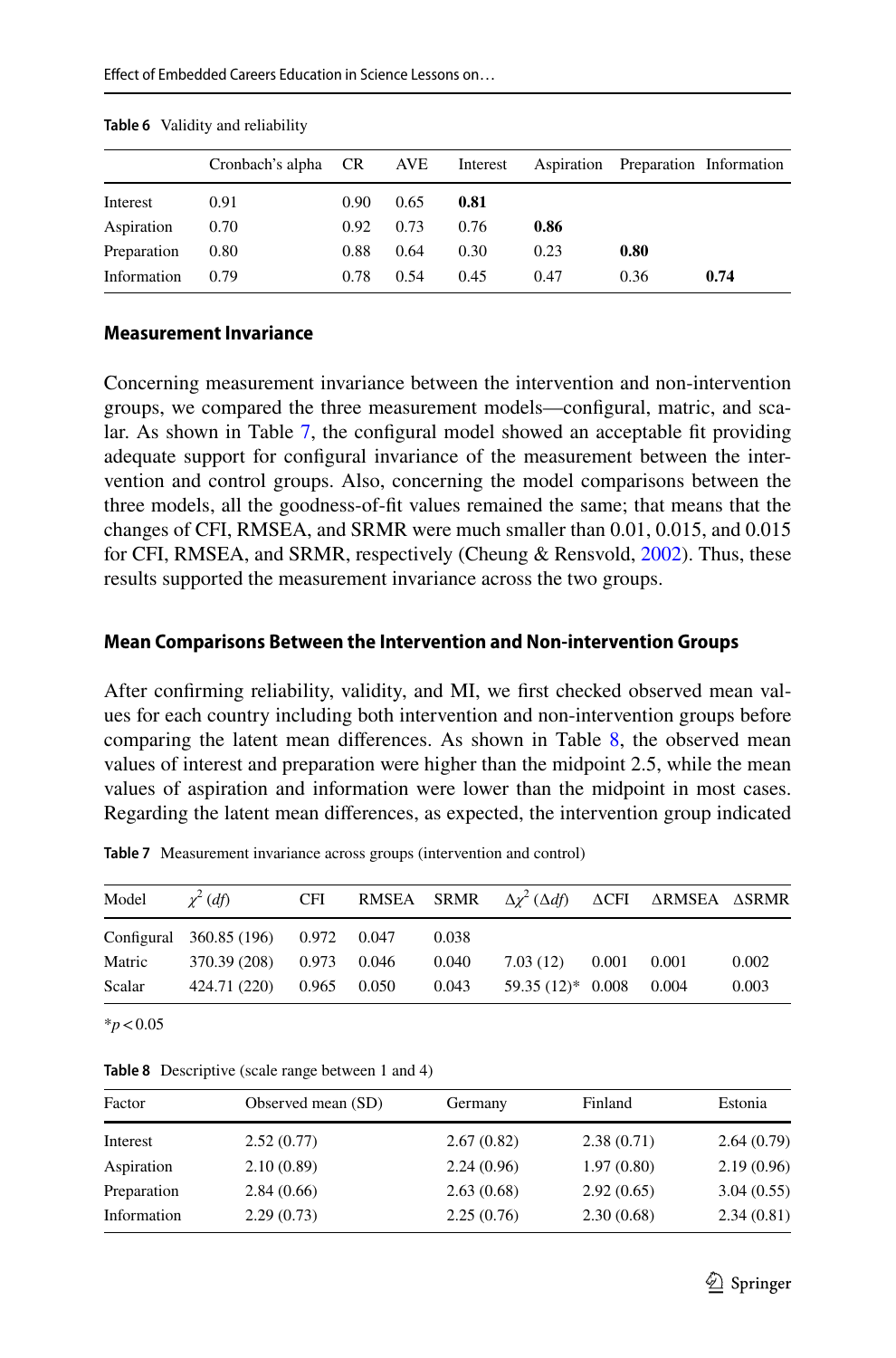<span id="page-13-1"></span>

| Table 9 Latent mean<br>comparisons between | Factor          | Intervention – control | Effect size $(d)$ |
|--------------------------------------------|-----------------|------------------------|-------------------|
| intervention and control groups            | Interest        | $0.17**$               | 0.22              |
|                                            | Aspiration      | $0.25***$              | 0.27              |
|                                            | Preparation     | 0.01                   | 0.02              |
|                                            | Information     | $0.21***$              | 0.30              |
|                                            | ** $p < 0.005$  |                        |                   |
|                                            | *** $p < 0.001$ |                        |                   |

a higher interest, aspiration, and information than the control group while there was no signifcant diference in the preparation construct as presented in Table [9](#page-13-1).

### **Moderation Efect of Awareness on the Relationship Between Interest and Aspiration**

In order to investigate the moderation effect of awareness, we conducted LMS, and the result showed that both preparation and information moderated the efects of interest on future career aspirations positively (Table [10](#page-13-0)). That is, a signifcant ordinal interaction between interest and awareness was substantiated when predicting career aspiration. In other words, the positive effect of interest on aspiration increased when preparation and information were high. Figure [1](#page-14-0) clearly depicts that while interest always positively predicts aspirations, the efect becomes stronger at high preparation and information  $(+1 S D)$  compared to the low ones  $(-1 S D)$ . However, the moderation effect of information  $(b=0.24, p<0.001)$  was comparably higher than preparation  $(b=0.08, p<0.005)$ .

| Model                         | M 1.1     | M 1.2     | M 2.1     | M 2.2     |
|-------------------------------|-----------|-----------|-----------|-----------|
| Variable                      | b(SE)     | b(SE)     | b(SE)     | b(SE)     |
| Interest                      | $0.76***$ | $0.75***$ | $0.82***$ | $0.67***$ |
| Preparation                   | 0.01      | 0.02      |           |           |
| Interest $\times$ preparation |           | $0.08**$  |           |           |
| Information                   |           |           | $0.24***$ | $0.18***$ |
| Interest $\times$ information |           |           |           | $0.13***$ |
| Gender                        | $-0.03$   | $-0.01$   | $-0.02$   | $-0.004$  |
| $R^2$                         | 0.57      | 0.58      | 0.59      | 0.61      |
| Model fit                     |           |           |           |           |
| $\chi^2$                      | 207.55    |           | 222.07    |           |
| df                            | 74        |           | 62        |           |
| <b>RMSEA</b>                  | 0.049     |           | 0.059     |           |
| <b>CFI</b>                    | 0.974     |           | 0.965     |           |
| TLI                           | 0.968     |           | 0.956     |           |
| <b>SRMR</b>                   | 0.028     |           | 0.033     |           |

\*\**p*<0.005

\*\*\**p*<0.001

<span id="page-13-0"></span>**Table 10** Latent moderated structural question modeling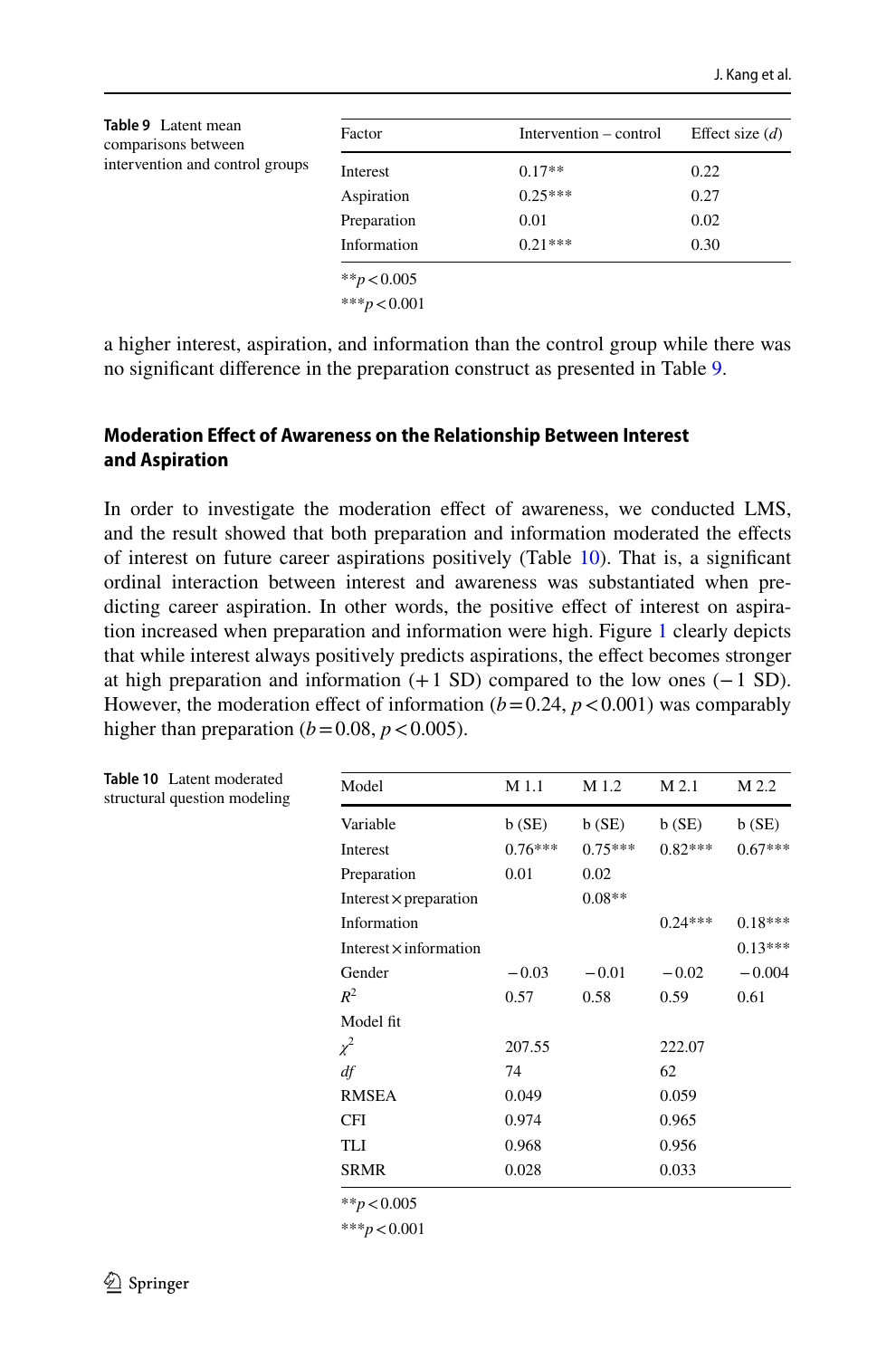

<span id="page-14-0"></span>**Fig. 1** Interaction efects of awareness (preparation and information) and attitude on aspiration

# **Discussion**

Students' interest in science indicates a positive relationship with their aspirations in science careers. However, during the last decades, students have shown a negative trend in their interest in science, negatively afecting their aspirations towards science careers. Also, much research points out that not only low interest in science but also insufficient awareness or misconception about science careers led students away from science careers in future. Accordingly, the MultiCO project aimed to promote students' awareness and attractiveness of science careers in order to increase their aspiration towards science studies and careers by introducing real-life-related, science career-focused scenarios at lower secondary school as embedded careers education in science lessons.

According to the results, students who experienced the embedded careers education during the two and half years at lower secondary school showed a higher interest in science compared to those who were not involved in the project. This result is in line with the previous studies emphasizing the use of relevant science education to foster students' interest in science (Kang & Keinonen, [2018](#page-19-0); Potvin & Hasni, [2014;](#page-20-0) Stuckey et al., [2013\)](#page-20-1). As depicted, the used career-related scenarios were meant to be such that the careers are introduced in a context that is familiar and relatable to the student. In this project, students also participated in the scenario development processes and indicated that the scenarios were interesting and relevant to their lives (Kang et al., [2019](#page-19-1)). Thus, these scenario interventions drew students' attention to science-related careers and contexts so that they can enjoy science courses at school. In addition, science aspiration was higher in the intervention group than in the nonintervention group. This result is in accordance with the previous research indicating that science and technology career interventions increase students' motivation (Basl, [2011](#page-18-6); Potvin & Hasni, [2014\)](#page-20-0). Our results also showed a high correlation of aspiration with interest and a moderate correlation with awareness, especially career information given by the school. Therefore, the increase of science aspiration is attributed to the increase of interest and awareness of science careers that the MultiCO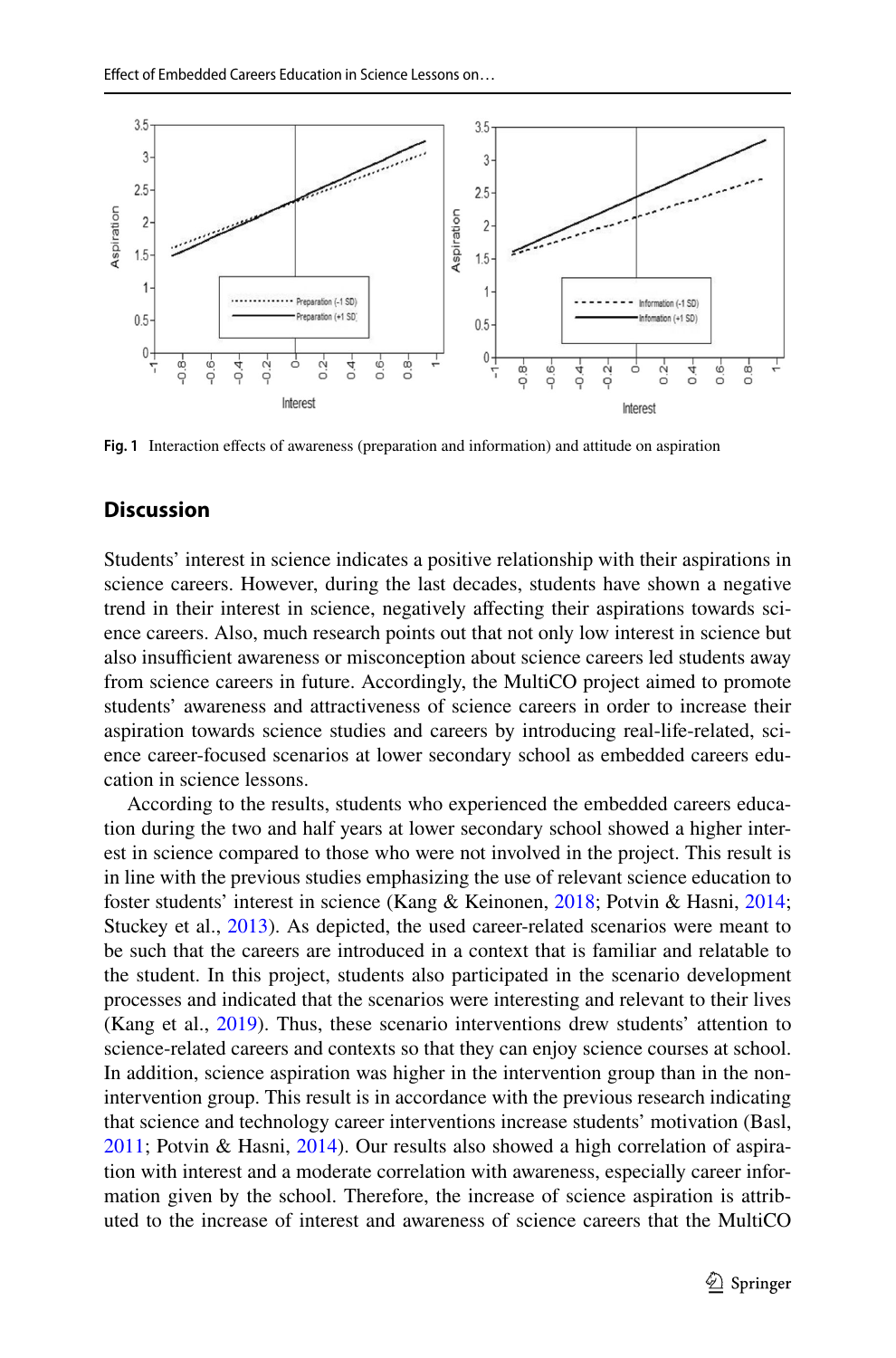project aimed at. As argued by Blotnicky et al. ([2018\)](#page-18-3), career interest is highly timesensitive, while students' interest in science careers decreases between the age of 13 and 15. Also, Tai et al. ([2006\)](#page-20-4) found that students who expected to work in the science-related felds in future got a bachelor's in biological science 1.9 times higher and physical science degree 3.4 times higher than students who did not have any expectations in science careers when they were in the lower secondary school. Thus, introducing several science careers during lower secondary school years might play a pivotal role in sustaining or increasing young students' attention and retention to science careers for future.

The embedded science career interventions also increased students' awareness of science careers. In addition, awareness of science careers moderated the positive efect of interest on aspiration. That is, when students get more information about science careers, their interest in science is more easily transferred to their aspirations in science studies and careers. Thus, this result points out the critical role of awareness of science careers in fostering students' aspirations during the lower secondary school years. This is achieved by introducing students to several unfamiliar scientifc or sciencerelated career opportunities (e.g., horticulturist, forensic, biochemist, engineers), giving them chances to interact with scientists, or correcting their misconceptions and/or stereotyped perceptions of more familiar scientifc careers (e.g., doctor, chemist) (Drymiotou et al., [2021](#page-19-15); Salonen, [2020](#page-20-20)). Also, the introduced careers need to be engaging and appropriate for students and include various academic levels (e.g., electrician, electrical engineer). However, at the same time, science teaching and learning need to maintain or increase students' interest in science by giving them opportunities for active engagement in inquiry practices through relevant contexts (Drymiotou et al., [2021](#page-19-15)) since science education prepares students for science-related careers with knowledge and skills (Bennett & Holman, [2002\)](#page-18-9). Blotnicky et al. [\(2018\)](#page-18-3) also indicated that "a greater emphasis on authentic means of teaching and evaluating STEM content that involves collaboration, problem solving, and application of STEM knowledge might serve to engage learners in more meaningful ways, thereby enabling continued motivation and interest in STEM careers as students progress through secondary and post-secondary education" (p. 13). Interestingly, our results also show that being informed is more important than being prepared. For instance, the participating students were answered that their school science subjects prepared them well to equip with the basic skills and knowledge for science-related careers (2.84 out of 4) while they perceived that they were not well informed about how to fnd the relevant information and what steps they need to take to pursue science-related careers (2.29 out of 4). However, the preparation construct was not signifcantly correlated to aspirations whereas the information construct indicated not only a positive relationship but also moderating efect on science-career aspirations (Table [10](#page-13-0)). Similarly, Basl [\(2011\)](#page-18-6) reported that the information construct predicted science aspirations two times higher than the preparation construct in the Czech Republic, Germany, and Norway. Therefore, considering the aspiration towards these careers, it is not enough to equip students only with scientifc knowledge and skills; more important is to make visible the career steps and required competencies in science-related careers. Thereby, the students can see and make connections to their own competencies and further in their study and career choices.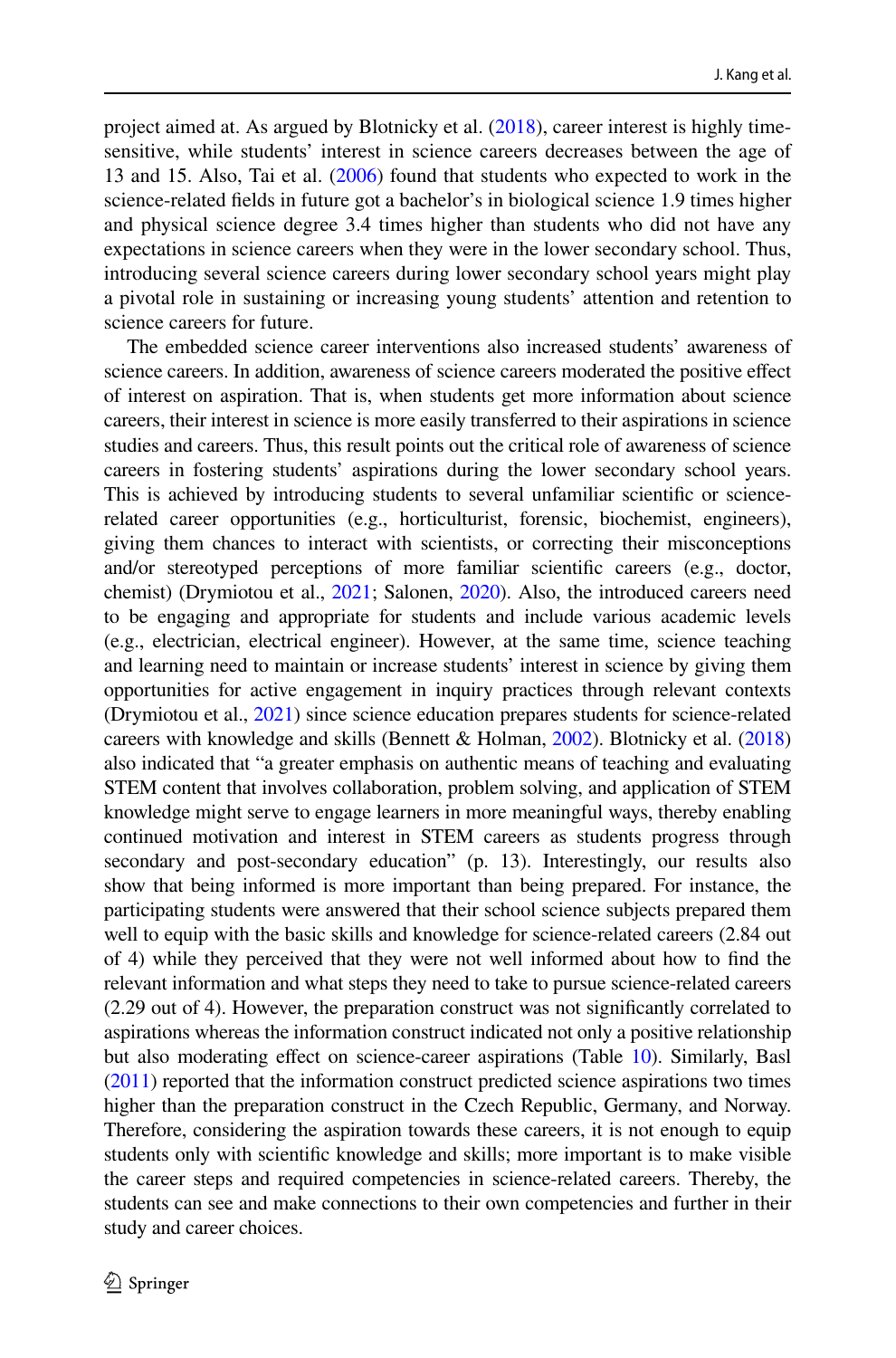In this regard, as shown in Table [9](#page-13-1), this project was successful as it increased the participants' perception of being informed about science-related careers compared to the non-participants. Thus, it is highly recommended for science teachers to consider the embedded careers education in their teaching. As our results show, the intervention does not have to happen all year round; implementing this approach (just) twice a year may produce a meaningful result concerning students' perception of being informed. Although it is hard to say that those fve interventions during the two and half years were the only reason that increased students' awareness of science careers, we argue based on the four-phase model of interest development by Hidi and Renninger ([2006\)](#page-19-6) that students who experienced and were inspired by the scenarios at school (triggered situational interest) were intrinsically motivated to know more about science and science careers (maintained situational interest) so that they might spend more time on searching about science careers (emerging individual interest) and that they indicated higher awareness of science careers (welldeveloped individual interest) than those who were not exposed to the scenario interventions. Thus, in order to increase the number of students who intend to work in science-related felds in future, it is important to consider not only interest in but also awareness of science careers, since career exploration is the frst step to develop students' vocational identity (Porfeli & Lee, 2008). However, since our data do not provide information concerning this process of interest development, more qualitative and longitudinal research is needed.

As is known, students start to consider their future careers earnestly during the lower secondary school years and to decide whether to study advanced science subjects at this point. Concerning that a science education at college often requires someone to have studied science subjects at upper-secondary school, this early aspiration to study and work in science-related felds during the lower secondary school may enhance or restrict future career options (Kang et al., [2019](#page-19-1); Sheldrake et al., [2019](#page-20-21)). Thus, increasing awareness of science careers at the lower secondary school is critical to students' future career choices in science. This early exploration is also important in terms of retaining students' commitment to science careers as early encounters with science careers will continue to have an efect on the career development process of the student in the future. One way to increase students' awareness of science careers is to introduce embedded careers education in science lessons at school using real-life, authentic science career-focused modules as this project con-ducted (Archer et al., [2013;](#page-18-2) Drymiotou et al., [2021;](#page-19-15) Reiss & Mujtaba, [2017](#page-20-7)). However, as reviewed, science teachers are reluctant to inform students about science careers mainly due to their lack of information and experiences in authentic science careers (Mansour, [2015](#page-19-14); Watermeyer et al., [2016](#page-20-17)). Thus, science teachers might need information and materials that are relevant to their current situation, and for this, ongoing systematic support given by multi-stakeholders should be continued.

Although this project gives several educational implications, however, this study is not without limitations. First, since our samples do not represent the population of each country, the results cannot be generalized. However, we tried to recruit diferent types of schools in diferent areas that may represent other schools in the same country. For instance, in Germany, we selected the three schools, one from a rural area, the other from the city area, and the one for girls only school. Thus, we expect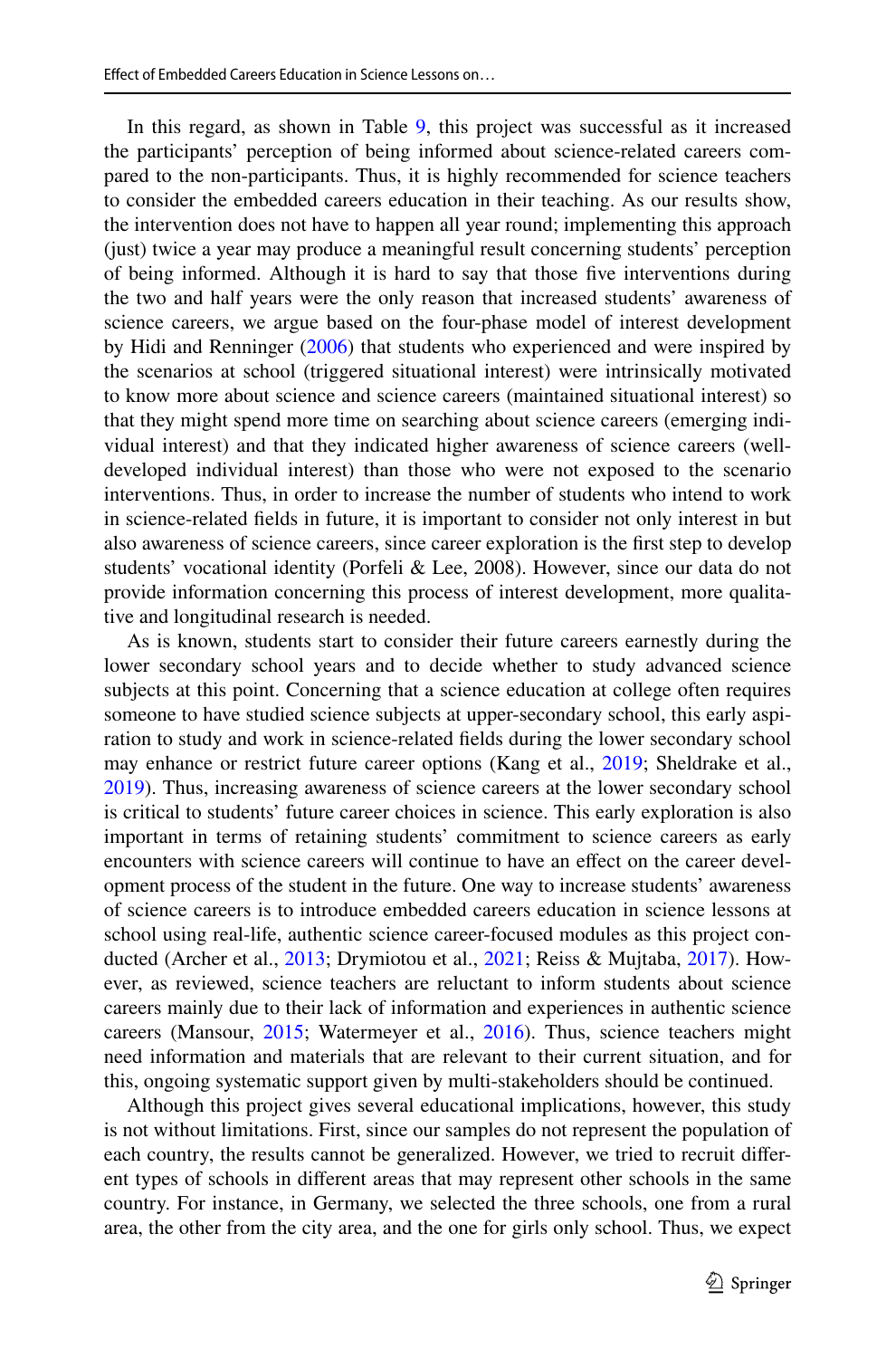that similar results may be found in the other provinces of Estonia, Finland, and Germany if we could conduct the same study there. Second, since we did not use a true experimental design and did not have pre-test measurement, it is hard to know whether there were initial diferences in interest, aspirations, and awareness between the experimental and control groups. However, as described, students of both groups were in the same schools and no participating schools used student selection processes in assigning students in diferent science classrooms. Thus, there were no reasons to make diferences between the experimental and control groups in their attitude towards science. However, since it may limit the interpretation of the results, it is highly recommended to use pre-measurement in conducting the quasi-experiment for comparison studies for further research. Third, although we controlled the efect of gender, there can be other factors that may afect interest, awareness, and aspirations such as diferent types of career guidance policy at each country or teacherrelated factors as a systematic factor or socioeconomic status, race, and self-efficacy as internal factors. Thus, it is recommended to include and control those factors for further research.

In conclusion, students need knowledge about career opportunities to be able to make informed choices. Thus, providing students with information and advice about career options and the corresponding educational requirements is seen to be critical. However, many students face a shortage of opportunities to explore science careers. Also, teachers indicate a lack of knowledge and experiences in science careers that make them reluctant to introduce authentic science careers to students at school. Our project introduced an attainable solution that provides students with an opportunity to experience authentic science careers and that may complement science teachers' inexperience through the embedded model of careers education in science lessons.

# <span id="page-17-0"></span>**Appendix**

|               | The UK |                |   | Cyprus |                |   |  |  |
|---------------|--------|----------------|---|--------|----------------|---|--|--|
|               | 1      | $\overline{c}$ | 3 | 1      | $\overline{2}$ | 3 |  |  |
| Interest 1    | 0.826  |                |   | 0.763  | 0.441          |   |  |  |
| Interest 2    | 0.639  |                |   | 0.600  | 0.562          |   |  |  |
| Interest 3    | 0.798  |                |   | 0.709  | 0.519          |   |  |  |
| Interest 4    | 0.784  |                |   | 0.633  | 0.586          |   |  |  |
| Interest 5    | 0.767  |                |   | 0.518  | 0.485          |   |  |  |
| Aspiration 1  | 0.855  |                |   | 0.789  |                |   |  |  |
| Aspiration 2  | 0.862  |                |   | 0.858  |                |   |  |  |
| Aspiration 3  | 0.861  |                |   | 0.868  |                |   |  |  |
| Aspiration 4  | 0.797  |                |   | 0.864  |                |   |  |  |
| Preparation 1 |        | 0.786          |   |        | 0.830          |   |  |  |
| Preparation 2 |        | 0.838          |   |        | 0.855          |   |  |  |

Results of EFA for the UK and Cyprus.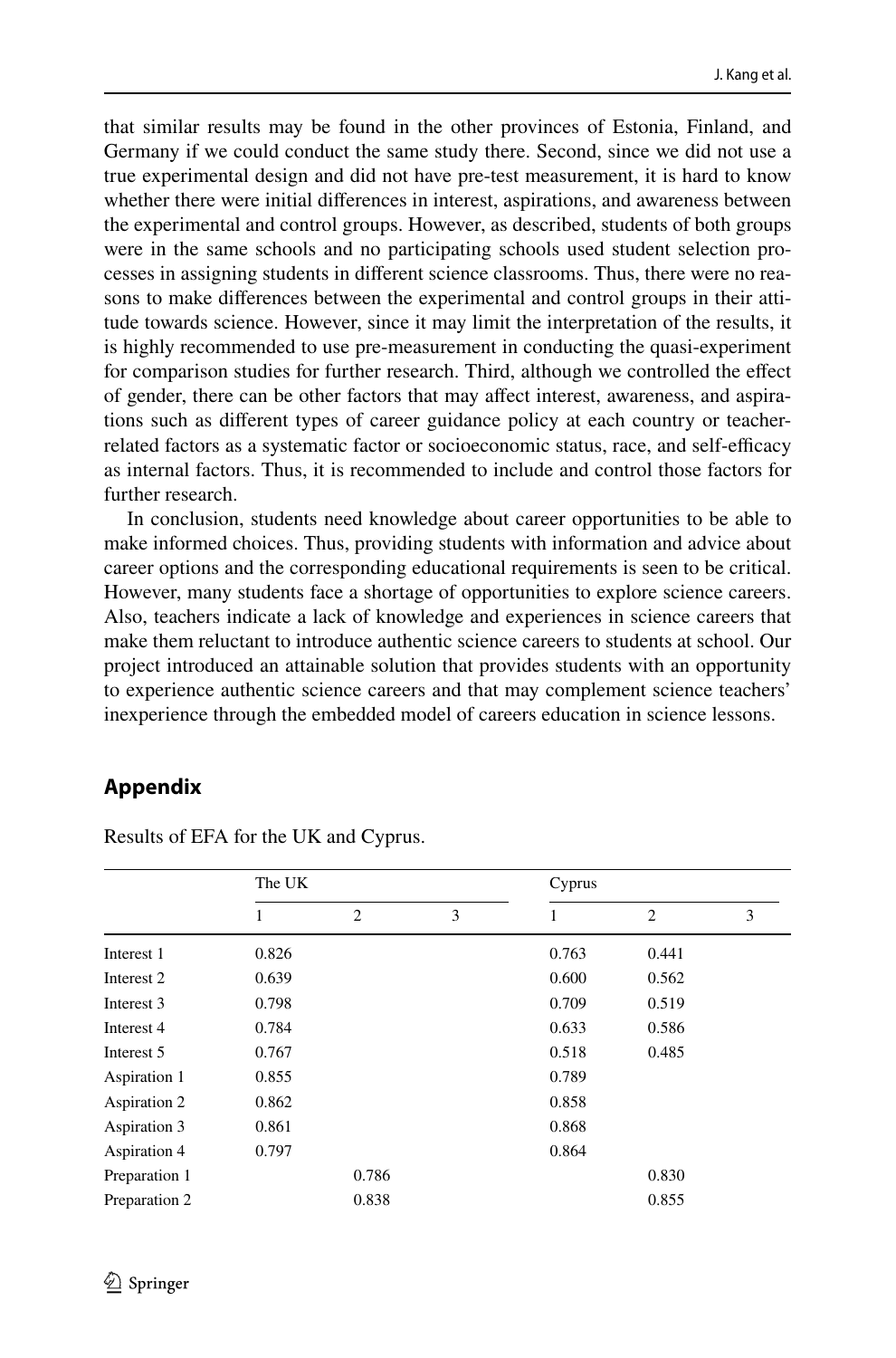Efect of Embedded Careers Education in Science Lessons on…

|               | The UK |       |       | Cyprus |       |       |
|---------------|--------|-------|-------|--------|-------|-------|
|               |        | 2     | 3     |        | 2     | 3     |
| Preparation 3 |        | 0.788 |       |        | 0.766 |       |
| Preparation 4 |        | 0.873 |       |        | 0.673 |       |
| Information 1 |        |       | 0.793 |        |       | 0.684 |
| Information 2 |        |       | 0.820 |        |       | 0.908 |
| Information 3 |        |       | 0.803 |        |       | 0.795 |

**Acknowledgements** We thank to all MultiCO project team members for their contribution in translating the questionnaire and collecting the data.

**Funding** Open access funding provided by University of Eastern Finland (UEF) including Kuopio University Hospital. This project has received funding from the European Union's Horizon 2020 research and innovation program under grant agreement no. 665100.

**Open Access** This article is licensed under a Creative Commons Attribution 4.0 International License, which permits use, sharing, adaptation, distribution and reproduction in any medium or format, as long as you give appropriate credit to the original author(s) and the source, provide a link to the Creative Commons licence, and indicate if changes were made. The images or other third party material in this article are included in the article's Creative Commons licence, unless indicated otherwise in a credit line to the material. If material is not included in the article's Creative Commons licence and your intended use is not permitted by statutory regulation or exceeds the permitted use, you will need to obtain permission directly from the copyright holder. To view a copy of this licence, visit <http://creativecommons.org/licenses/by/4.0/>.

# **References**

- <span id="page-18-2"></span>Archer, L., Osborne, J., DeWitt, J., Dillon, J., Wong, B., & Willis, B. (2013). *ASPIRES: Young people's science and career aspirations. Age 10-14.* King's College London.
- <span id="page-18-1"></span>Archer, L., Moote, J., Macleod, E., Francis, B., & DeWitt, J. (2020). *ASPIRES 2: Young people's science and career aspirations, age 10–19.* UCL Institute of Education.
- <span id="page-18-5"></span>Bandura, A., Barbaranelli, C., Caprara, G., & Postorelli, C. (2001). Self-efficacy beliefs as shapers of children's aspirations and career trajectories. *Child Development, 72*, 187–206.
- <span id="page-18-6"></span>Basl, J. (2011). Efect of school on interest in natural sciences: A comparison of the Czech Republic, Germany, Finland, and Norway based on PISA 2006. *International Journal of Science Education, 33*(1), 145–157.
- <span id="page-18-9"></span>Bennett, J., & Holman, J. (2002). Context-based approaches to the teaching of chemistry: What are they and what are their efects?. In J. K. Gilbert, O. De Jong, R. Justi, D. F. Treagust, & J. H. Van Driel (Eds.), *Chemical education: Towards research-based practice* (pp. 165–184). Springer.
- <span id="page-18-4"></span>Bennett, J., Lubben, F., & Hampden-Thompson, G. (2013). Schools that make a diference to post-compulsory uptake of physical science subjects: Some comparative case studies in England. *International Journal of Science Education, 35*(4), 663–689.
- <span id="page-18-3"></span>Blotnicky, K. A., Franz-Odendaal, T., French, F., & Joy, P. (2018). A study of the correlation between STEM career knowledge, mathematics self-efficacy, career interests, and career activities on the likelihood of pursuing a STEM career among middle school students *International Journal of STEM Education, 5*, Article 22.<https://doi.org/10.1186/s40594-018-0118-3>
- <span id="page-18-7"></span>Brown, T. A. (2015). *Confrmatory factor analysis for applied research*. Guilford publications.
- <span id="page-18-8"></span>Cheung, G. W., & Rensvold, R. B. (2002). Evaluating goodness-of-ft indexes for testing measurement invariance. *Structural Equation Modeling, 9*, 233–255.
- <span id="page-18-0"></span>DeWitt, J., Archer, L., & Osborne, J. (2014). Science-related aspirations across the primary–secondary divide: Evidence from two surveys in England. *International Journal of Science Education, 36*(10), 1609–1629.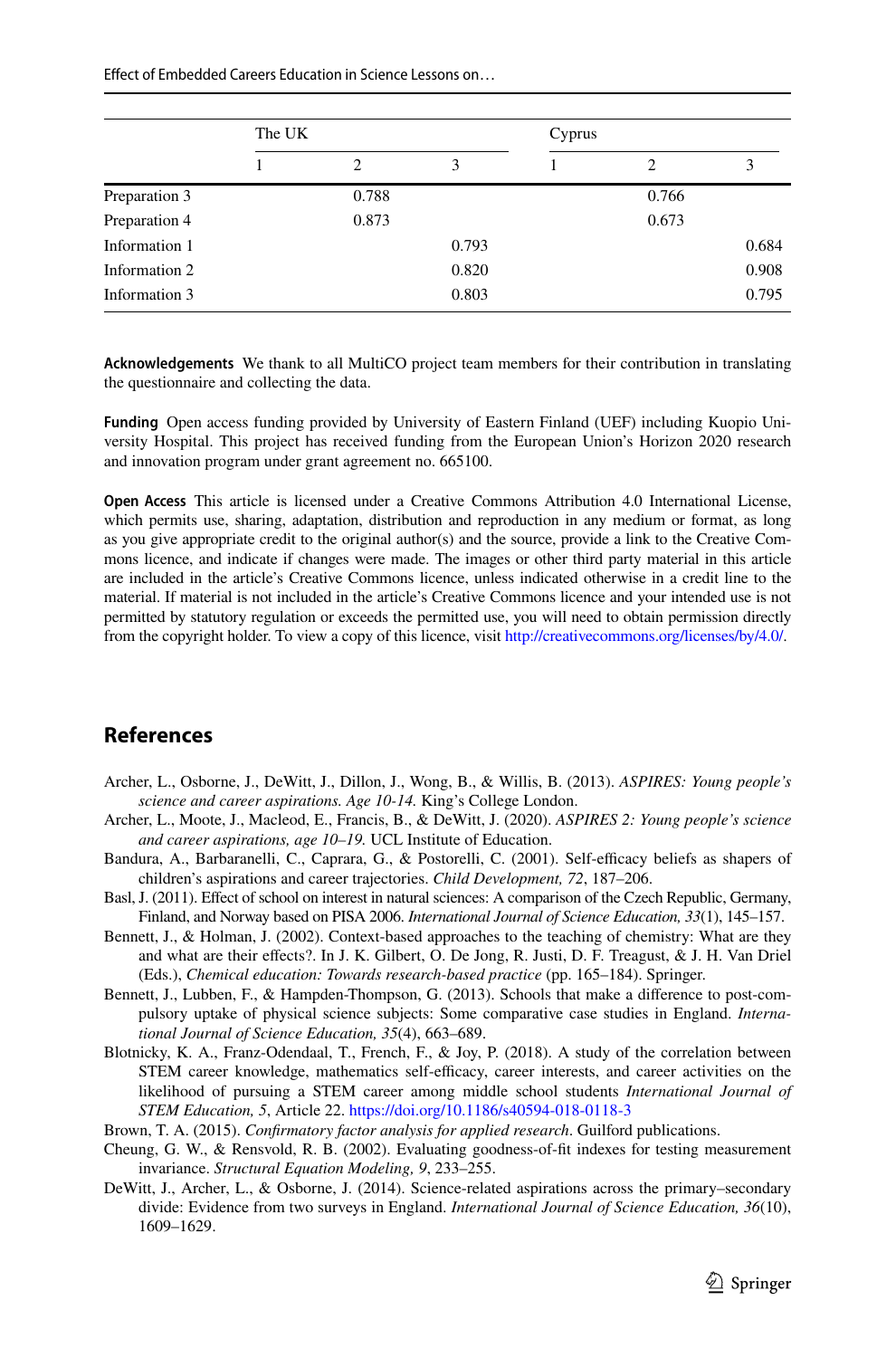- <span id="page-19-15"></span>Drymiotou, I., Constantinou, C. P., & Avraamidou, L. (2021). Enhancing students' interest in science and understandings of STEM careers: The role of career-based scenarios. *International Journal of Science Education*, 1–20.
- <span id="page-19-5"></span>Eccles, J. S., Adler, T. F., Futterman, R., Goff, S. B., Kaczala, C. M., Meece, J. L., & Midgley, C. (1983). Expectancies, values, and academic behaviors. In J. T. Spence (Ed.), *Achievement and achievement motives. Psychological and sociological approaches* (pp. 75–146). W. H. Freeman and Company.
- <span id="page-19-13"></span>Finnish National Agency for Education [FNAE]. (2014). *National core curriculum for basic education 2014*. Finnish National Board of Education.
- <span id="page-19-9"></span>Fouad, N., Hackett, G., Smith, P., Kantamneni, N., Fitzpatrick, M., Haag, S., & Spencer, D. (2010). Barriers and supports for continuing in mathematics and science: Gender and educational level diferences. *Journal of Vocational Behavior, 77*, 361–373.
- <span id="page-19-16"></span>Frenzel, A. C., Pekrun, R., Dicke, A.-L., & Goetz, T. (2012). Beyond quantitative decline: Conceptual shifts in adolescents' development of interest in mathematics. *Developmental Psychology, 48*(4), 1069–1082.
- <span id="page-19-6"></span>Hidi, S., & Renninger, A. (2006). The four-phase model of interest development. *Educational Psychologist, 41*(2), 111–127.
- <span id="page-19-12"></span>Holmes, K., Gore, J., Smith, M., & Lloyd, A. (2018). An integrated analysis of school students' aspirations for STEM careers: Which student and school factors are most predictive? *International Journal of Science and Mathematics Education, 16*(4), 655–675.
- <span id="page-19-0"></span>Kang, J., & Keinonen, T. (2018). The efect of student-centered approaches on students' interest and achievement in science: Relevant topic-based, open and guided inquiry-based, and discussion-based approaches. *Research in Science Education, 48*(4), 865–885.
- <span id="page-19-1"></span>Kang, J., Hense, J., Scheersoi, A., & Keinonen, T. (2019). Gender study on the relationships between science interest and future career perspectives. *International Journal of Science Education, 41*(1), 80–101.
- <span id="page-19-10"></span>Kang, J., Keinonen, T. & Salonen, A. (2021). Role of interest and self-concept in predicting science aspirations: Gender study. *Research in Science Education, 51*, 513–535.
- <span id="page-19-7"></span>Krapp, A., & Prenzel, M. (2011). Research on interest in science: Theories, methods, and fndings. *International Journal of Science Education, 33*(1), 27–50. [https://doi.org/10.1080/09500693.2011.](https://doi.org/10.1080/09500693.2011.518645) [518645](https://doi.org/10.1080/09500693.2011.518645)
- <span id="page-19-20"></span>Klein, A., & Moosbrugger, H. (2000). Maximum likelihood estimation of latent interaction efects with the LMS method. *Psychometrika, 65*(4), 457–474.
- <span id="page-19-8"></span>Lent, R. W., Brown, S. D., & Hackett, G. (1994). Toward a unifying social cognitive theory of career and academic interest, choice, and performance. *Journal of Vocational Behavior, 45*(1), 79–122.
- <span id="page-19-3"></span>Maltese, A. V., & Tai, R. H. (2011). Pipeline persistence: Examining the association of educational experiences with earned degrees in STEM among U.S. students. *Science Education, 95*, 877–907.
- <span id="page-19-14"></span>Mansour, N. (2015). Science teachers' views and stereotypes of religion, scientists and scientific research: A call for scientist–science teacher partnerships to promote inquiry-based learning. *International Journal of Science Education, 37*(11), 1767–1794.
- <span id="page-19-4"></span>Masnick, A. M., Valenti, S. S., Cox, B. D., & Osman, C. J. (2010). A multidimensional scaling analysis of students' attitudes about science careers. *International Journal of Science Education, 32*(5), 653–667.
- <span id="page-19-19"></span>Moreira, P. S., Santos, N., Castanho, T., Amorim, L., Portugal-Nunes, C., Sousa, N., & Costa, P. (2018). Longitudinal measurement invariance of memory performance and executive functioning in healthy aging. *PLoS One*, *13*(9), e0204012.
- <span id="page-19-21"></span>Muthén, L. K., & Muthén, B. O. (2012). *Mplus Version 7 user's guide*. Muthén & Muthén.
- Organisation for Economic Co-operation and Development [OECD]. (2007). *PISA 2006: Science competencies for tomorrow's world: Volume 1: Analysis*. Author.
- <span id="page-19-18"></span>Organisation for Economic Co-operation and Development [OECD]. (2009). *PISA 2006 technical report*. Author.
- <span id="page-19-2"></span>Organisation for Economic Co-operation and Development [OECD]. (2016). *PISA 2015 results (volume I): Excellence and equity in education*. Author.
- <span id="page-19-11"></span>Osborne, J., & Dillon, J. (2008). *Science education in Europe: Critical reflections*. Nuffield Foundation.
- <span id="page-19-17"></span>Owen, S., Toepperwein, M. A., Marshall, C. E., Lichtenstein, M. J., Blalock, C. L., Liu, Y., Pruski, L., & Grimes, K. (2008). Finding pearls: Psychometric reevaluation of the Simpson-Troost Attitude Questionnaire (STAQ). *Science Education, 92*(6), 1076–1095.